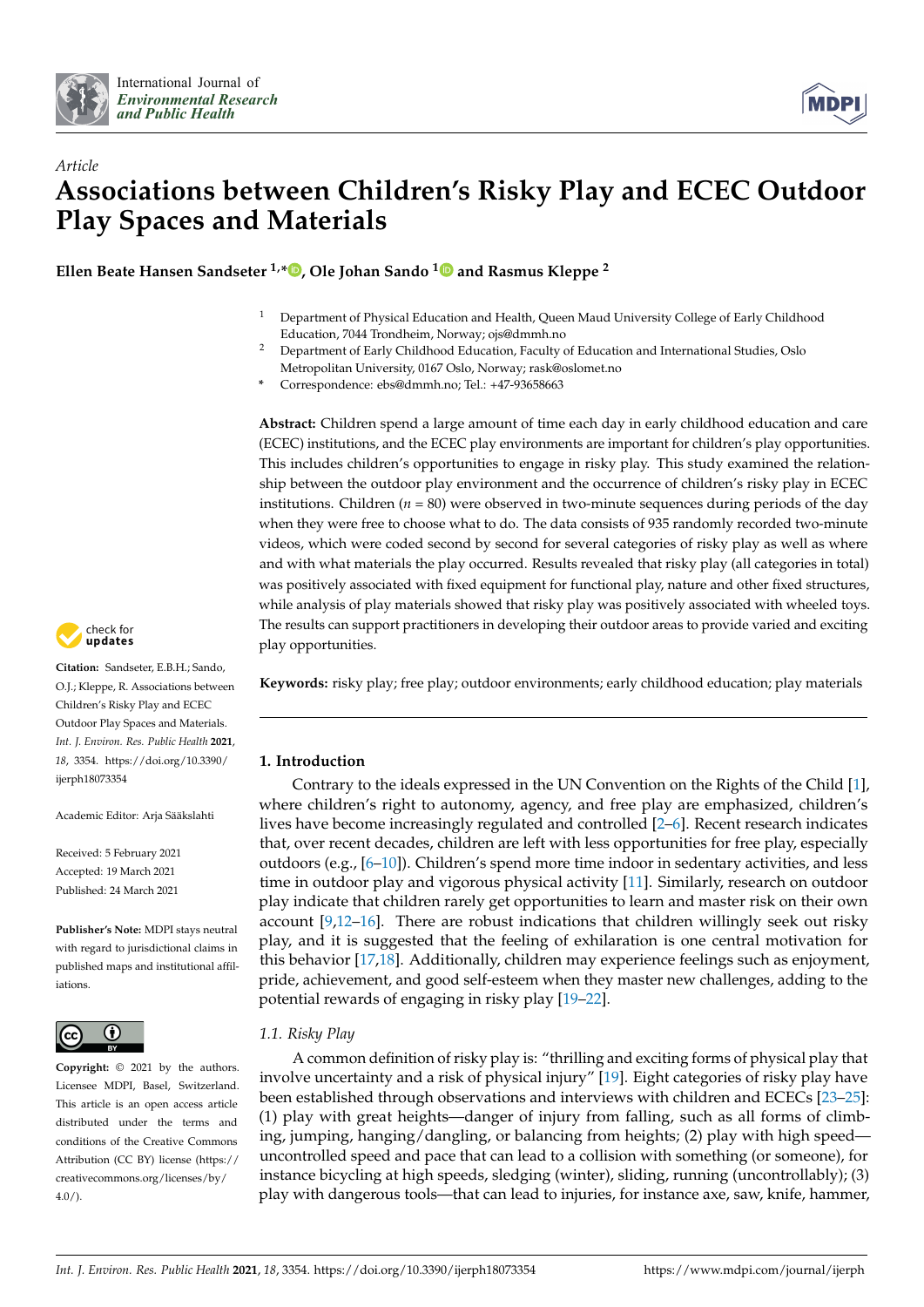or ropes; (4) play near dangerous elements—where children can fall into or from something, such as water or a fire pit; (5) rough-and-tumble play—where children can harm each other, for instance wrestling, fighting, fencing with sticks; (6) play where children go exploring alone, for instance without supervision and where there are no fences, such as in the woods; (7) play with impact—children crashing into something repeatedly just for fun; and (8) vicarious play—children experiencing thrill by watching other children (most often older) engaging in risk. Risky play and risk-taking activities are found in a great span of ages, including 1- to 3-year-olds [\[25\]](#page-12-8), 4- to 6-year-olds [\[23\]](#page-12-7), and 4- to 13-year-olds [\[21\]](#page-12-9).

The possible benefits of risky play regarding children's development have been in several researchers' interest in the last few decades. Some of this research indicates that risky play may increase children's physical activity [\[26\]](#page-12-10), improve motor/physical competence [\[27](#page-12-11)[,28\]](#page-12-12), increase spatial and perceptual skills [\[29\]](#page-12-13), and enhance their ability to assess and manage risk appropriately [\[30](#page-12-14)[–32\]](#page-12-15). Children seem to have clear strategies for reducing the potential harm in exposing themselves to risk in play [\[33](#page-12-16)[–35\]](#page-12-17). Brussoni et al. [\[26\]](#page-12-10) found mainly positive outcomes in their systematic review on risky outdoor play and children's health. On the other hand, being restricted from the experiences and learning that risky play provides might increase the chance of anxiety, both in childhood [\[36,](#page-12-18)[37\]](#page-12-19) and in adolescence and adulthood [\[38–](#page-12-20)[42\]](#page-13-0).

## *1.2. Risky Play and the Play Environment*

The physical play environments in ECEC institutions are important for how and what kinds of play children can engage in. Several studies have shown how physical environments influence children's play, both regarding types of play, physical activity levels, well-being, involvement, creativity, diversity, and social interactions [\[12,](#page-12-1)[43](#page-13-1)[–48\]](#page-13-2). Studies have also investigated the relationship between children's play preferences and the physical environment (play environment) available. These studies clearly show how features in the play environment both are preferred by children and utilized by children in their play. Children tend to prefer spaces that afford challenges, manipulation and place-making, such as equipment for climbing, spaces for ball games, scooters, rock walls, and rocks to climb on, as well as natural elements such as flowers and green plants, and loose materials such as twigs, leaves, stones, sand, dirt, various tools, and toys [\[49](#page-13-3)[–51\]](#page-13-4). Research has also found that children prefer non-standardized and more challenging play environments over safer and more standardized play environments [\[52,](#page-13-5)[53\]](#page-13-6). Nevertheless, few studies have explored how children use the physical outdoor play environment to engage in different forms of risky play. Research on risky play is a relatively new research field and is dominated by research within the ECEC context [\[54,](#page-13-7)[55\]](#page-13-8).

Some studies focus directly on the association between the physical environment and children's risky play through observation of how children use the environment. Based on a taxonomy of affordances for risky play, Sandseter [\[56\]](#page-13-9) studied outdoor play spaces and children's risky play in an ordinary preschool compared to a nature and outdoor preschool in Norway. Risky play happened in equal amount in both types of preschool, but Sandseter found there was higher risk involved in children's play in the nature and outdoor preschool. Sandseter did not study in detail where children engaged in different kinds of risky play, but the results indicate that much of play in great heights was in trees, on the roof of play-huts or in climbing towers, while play with high speed happened in swings, sledging on snow and slides or riding bicycles. Bundy et al. [\[12\]](#page-12-1) conducted an intervention study in primary schools in Sydney, Australia, and introduced loose materials such as car and bike tires, hay-bales, cardboard boxes, plastic barrels and water containers, crates, and wooden planks to the school playground. Their results showed that children's physical activity increased, but teachers expressed concern about the play being riskier after the intervention.

In another Australian study, Little & Eager [\[13\]](#page-12-21) highlights the importance of meeting children's desire for stimulating and challenging play opportunities with attractive play spaces. Their findings indicate that children, to a varying degree, utilize fixed playground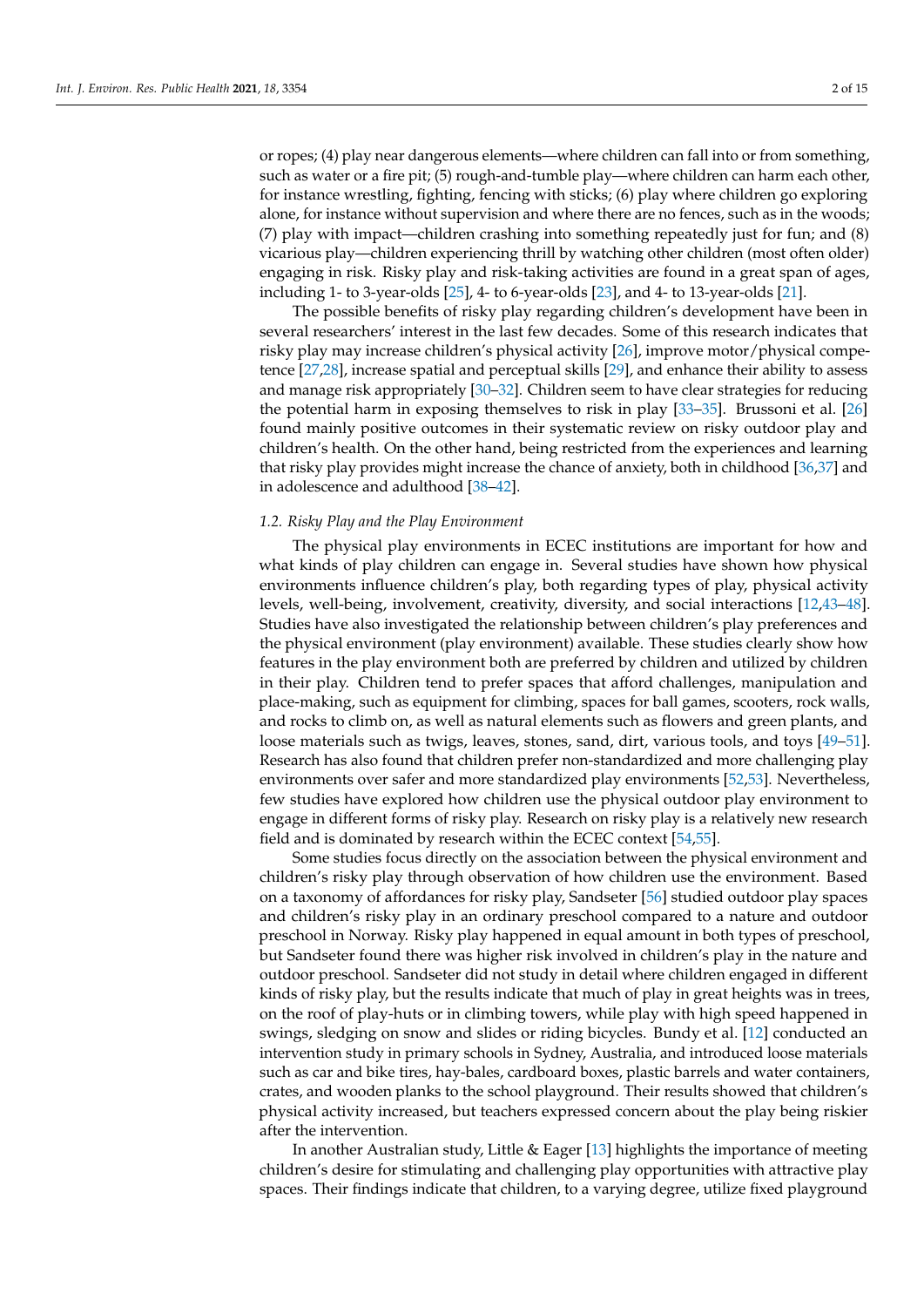equipment for risky play and that children preferred activities that involved the sensations of height and speed [\[13\]](#page-12-21)

Kleppe [\[57\]](#page-13-10) compared how the physical environment in two ordinary ECEC centers and a nature center provided opportunities for risky play for 1- to 3-year-olds (*n* = 39). Opportunities for risky play were assessed in each center utilizing the eight risk categories as described above. The three centers were also assessed with ITERS-R ((ITERS-R (Infant-Toddler Environment Rating Scale—Revised edition). ITERS-R is a standardized assessment tool, applied in varied cultural contexts [\[58,](#page-13-11)[59\]](#page-13-12), and a well-established measurement for ECEC-quality [\[60\]](#page-13-13). The study showed that, out of the three, the one center that ranked highest on the standardized measurement (one of the ordinary centers) also provided the most, and the most varied, opportunities for risky play for 1- to 3-year olds. The nature center surprisingly provided less varied opportunities for risky play than the high-ranking center, e.g., no opportunities for playing with speed during summer. The physical provision was also reflected in more observed risky play in the high-ranking center compared to the other centers. The study was conducted in Norway, and the fact that a high-ranking center provides for risky play probably reflects a cultural appreciation for this aspect of play.

Recently, Obee, Sandseter, and Harper [\[61\]](#page-13-14) reported results from a case study of one ECEC institution in Norway, including qualitative and quantitative observations. The results showed that stable structures, moveable structures and weather features afforded various kinds of risky play. Stable structures such as climbing walls, climbing structures, ledges and swings afforded play with great heights, while hills, trails, swings, and flat surfaces afforded play with high speed. Rough-and-tumble play usually happened on flat surfaces or hills. Moveable features such as loose materials afforded play with great heights (children building and playing on high constructions), while wheeled toys, sledges, skis, and mats afforded play with high speed, and loose materials, rocks, sticks, chains and ropes afforded rough-and-tumble play. Weather features such as frost, ice and snow afforded high-speed and rough-and-tumble play. This study shows interesting results on the association between affordances in children's play environment and the types of risky play they engage in but is limited by being a case study of only one ECEC institution and a small number of children ( $n = 28$  in qualitative observations and  $n = 11$  in video observations).

Even though research on children's risky play has grown over the last decades, there is a lack of large-scale studies with quantitative data on how risky play is connected to features in the physical play environment.

#### *1.3. Aim of the Study*

Based on the literature showing that risky play has developmental benefits and that physical play environments are important for children's opportunities of engaging in risky play, this study aims to examine the relationship between outdoor play spaces and play materials for the occurrence of children's risky play. Globally, children spend an increasing amount of time in ECEC institutions [\[62\]](#page-13-15), and the physical ECEC play environment is therefore of particular interest. As such, the research question is: In what way are ECEC outdoor play spaces and materials associated with 3- to 5-year-olds' engagement in and types of risky play?

## **2. Materials and Methods**

The present study is a sub study within the large-scale project called Competence for Developing Early Childhood Education and Care Institutions' Indoor and Outdoor Environments (EnCompetence), funded by the Research Council of Norway. The EnCompetence project focused on how children utilize physical environments when they engage in free play, collecting data from randomized video observations at two data points (fall 2017 and fall 2018). In this project, free play referred to situations in which children themselves could decide what to do, where to be and with whom to interact.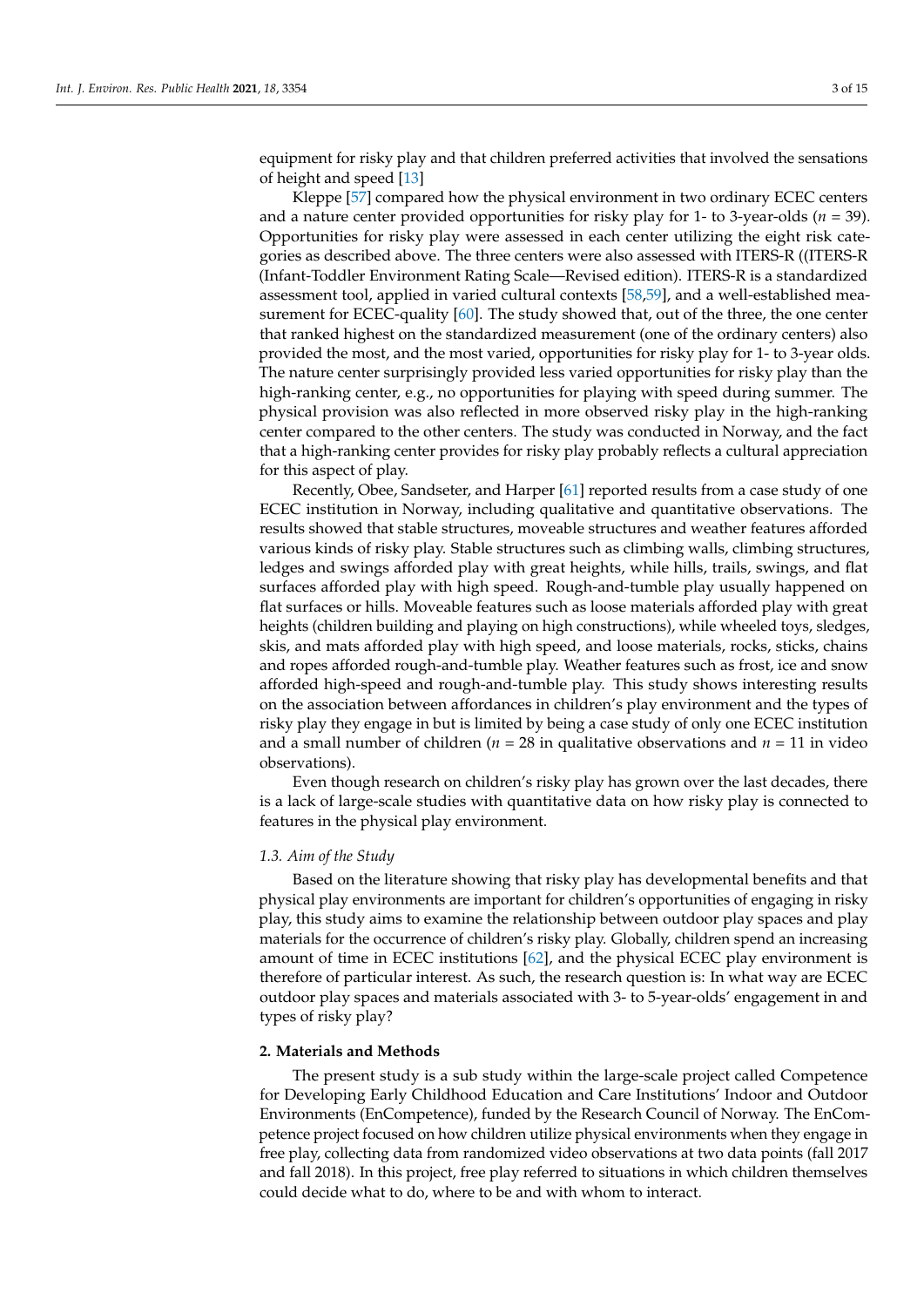#### *2.1. Participants*

Eight ECEC institutions were selected to participate in the study. The selection of institutions was done strategically, and with an aim to include different types of institutions in terms of the size, environment, location and age of the spaces. Selected institutions were located in the south (*n* = 4), middle (*n* = 3) and north (*n* = 1) of Norway, had an average of 85 children (Min = 56, Max = 117) and were built between 1989 and 2016 (Mean = 2007). The ECEC institutions' outdoor environments ranged from small (800 square meters) urban environments with mainly asphalt and rubber surfaces to large (13.000 square meters) environments with natural elements like forest areas, hilly terrain, bushes, and natural materials. On one hand, all the playgrounds were unique and had different characteristics in terms of size, topology and inclusion of nature. On the other hand, playground features were quite similar, and all of the outdoor spaces included fixed playground equipment such as swings, slides, sandpits and climbing equipment, and play materials like tricycles, buckets, cups, and spades.

Five girls and five boys were randomly selected from each institution among the children whose parents gave informed consent for participation. Eighty (80) children participated in T1, the first data collection in 2017, while seventy-nine (79) children participated in T2, the second data collection in 2018. Because there were six dropouts (due to change of ECEC institution or ethical considerations) from T1 to T2, the six new children were randomly selected to replace the dropouts. In the present analysis, the sample consisted of 86 children, 74 children participating in both T1 and T2, and 12 children participating in either T1 or T2. In the total data material, 51% of the observations were of boys, and 49% were of girls. Children's mean age was 3.8 years (*SD* = 0.6) at T1 and 4.7 years (*SD* = 0.6) at T2.

### *2.2. Procedure and Data*

The data collection, both T1 and T2, followed a strict protocol where observations were video recorded in a similar way in all ECEC institutions. This procedure ensured a random sampling of observational sequences. On each day of data collection, two children were randomly selected for observation. During the day, each child's free outdoor play was recorded in two-minute sequences, with a total of six sequences. Following the protocol, each child was filmed for two minutes alternately with a six-minute break to switch between the two children. Sensitive situations such as toileting or changing clothes were not video recorded, and observation would be postponed until the situation was no longer sensitive. The project researcher wrote field notes and ensured that the protocol was followed, while a co-researcher (ECEC teacher) from each institution was responsible for filming.

Six observations of 80 children at two data points would, all together, have included 960 observations. Nevertheless, because of some missing observations, the final sample included only 935 video observations. The missing observations constituted 25 observations (2.6%). In some of these situations, children were sick, picked up early, and in some the child was preoccupied with the recording equipment, the data collectors experienced a technical or human error. The final sample reflected a fairly equal distribution of observations at the two data points, with 471 observations at T1 and 464 at T2. The mean duration of the 935 video observations was 122 s (*SD* = 5).

#### *2.3. Ethical Considerations*

Doing research with children calls for special ethical considerations [\[63\]](#page-13-16). The researcher needs to receive informed consent, not only from the parents, but also from the children themselves. This is required before the research starts and also before each observation. The co-researchers already knew the children and were therefore responsible for explaining to the them, in a way they would understand [\[64\]](#page-13-17). Each child was observed during one day at each of the two data collections. At the start of each day the child was explained what being observed meant for them, and that they could tell or in other ways express to the co-researcher that they did not want to be observed at any time during the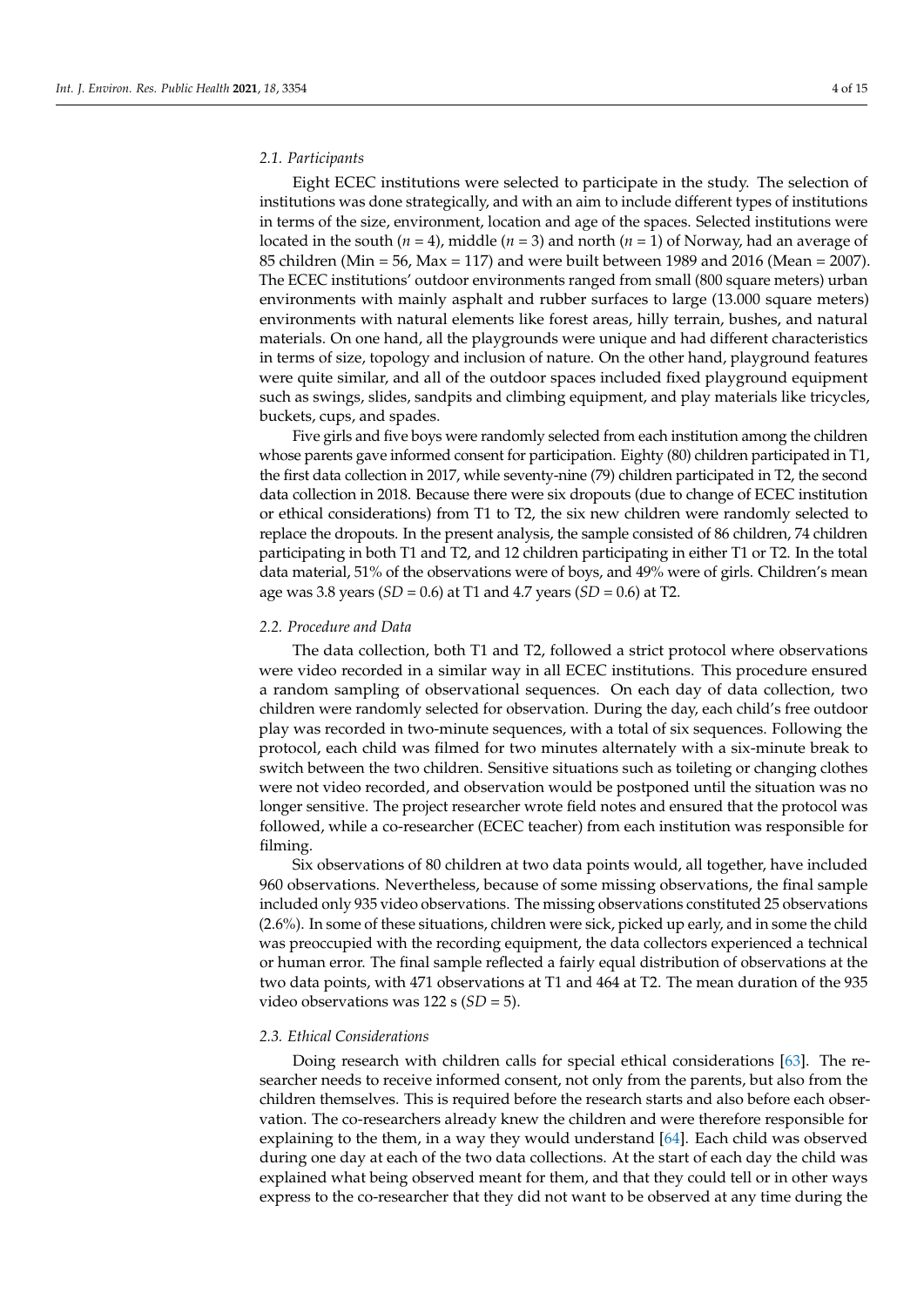day. The researchers were also very conscious to avoid recording children in sensitive situations or when children expressed being uncomfortable with being observed.

The study was approved by the Data Protection Official for Research in Norway.

## *2.4. Coding of Risky Play*

Risky play was coded using the Observer XT 12.5 behavior coding (Noldus), analysis and management software for observation data [\[65\]](#page-13-18). This software allows for second-bysecond coding of videos. This means coders were able to code instances and duration of the various types of risky play. Three assessors independently coded a part of the video material according to recent categories of risky play [\[54\]](#page-13-7):

- 1. Play with great heights—e.g., where children climb trees, climbing towers, play-hut roofs. Or jump down from high places such as roofs, play equipment platforms, jumping between tables, etc.
- 2. Play with high speed—e.g., where children slide down slides or hills, swing at high speed, or roll down steep hills sitting on a tricycle, car toy or doll trolley, etc. Cycling, sliding, or swinging at low speed was not considered risky play.
- 3. Play with dangerous tools—e.g., where children play with ropes, hammers and nails, whittle with knives or use saws and axes, etc. Using kitchen knives for e.g., sandwich spread was not considered risky play.
- 4. Play near dangerous elements—e.g., where children play near dangerous elements such as steep cliffs, deep water, fire pits, etc.
- 5. Rough-and-tumble play (R&T)—e.g., where children engage in play fighting, play wrestling, play fencing, chase-and-catch play, etc.
- 6. Play where children go exploring alone—e.g., where children are allowed to wander off into the forest or the neighborhood without the constant supervision of staff.
- 7. Play with impact—e.g., where children repeatedly crash their tricycles, trolleys, or other wheeled toys into the fence or a wall, or where they crash the swing into the pole of the swing set, etc.
- 8. Vicarious play—e.g., where children observe other children taking risks in play, and where the observing child shows clear signs of being exhilarated by what he or she observes.

After coding the 935 observations, a total of 238 observations containing risky play was identified. Agreement on coding between assessors was checked by randomly selecting 106 observations to be reviewed by one of the other assessors among the 238 observations with risky play (45%). In 76 of these observations (72%), no comments on the initial coding were made. In 22 of the observations (21%) one of the assessors made a comment on the point of starting or stopping the coding of a specific category, and in eight observations (7%) one of the assessors questioned if the chosen category of risky play was most the appropriate. The 30 observations with comments were reviewed jointly by all three assessors to discuss the second assessors' comments and to reach a mutual understanding of the use of categories and when to start or stop coding. Following these discussions, minor adjustments were made to the full sample of observations to ensure consistent use of the categories.

In the further analysis of risky play, only play with great heights, play with high speed, and rough-and-tumble play (R&T) were analyzed in detail, in addition to the category of total risky play, including all risky play categories. This is because the amount of the other categories was quite low (see findings section).

### *2.5. Coding of Play Spaces and Play Materials*

Categories used in previous research [\[66–](#page-13-19)[68\]](#page-13-20) were adapted to the context of this study in the process of developing categories for play spaces and play materials for the present analysis. The categories for play spaces included sandbox, pathways, nature, open area, fixed functional play equipment (swings, climbing towers, slides, etc.), fixed role-play equipment (playhouses, boats, huts, stores, etc.), fixed equipment other (tables, storage,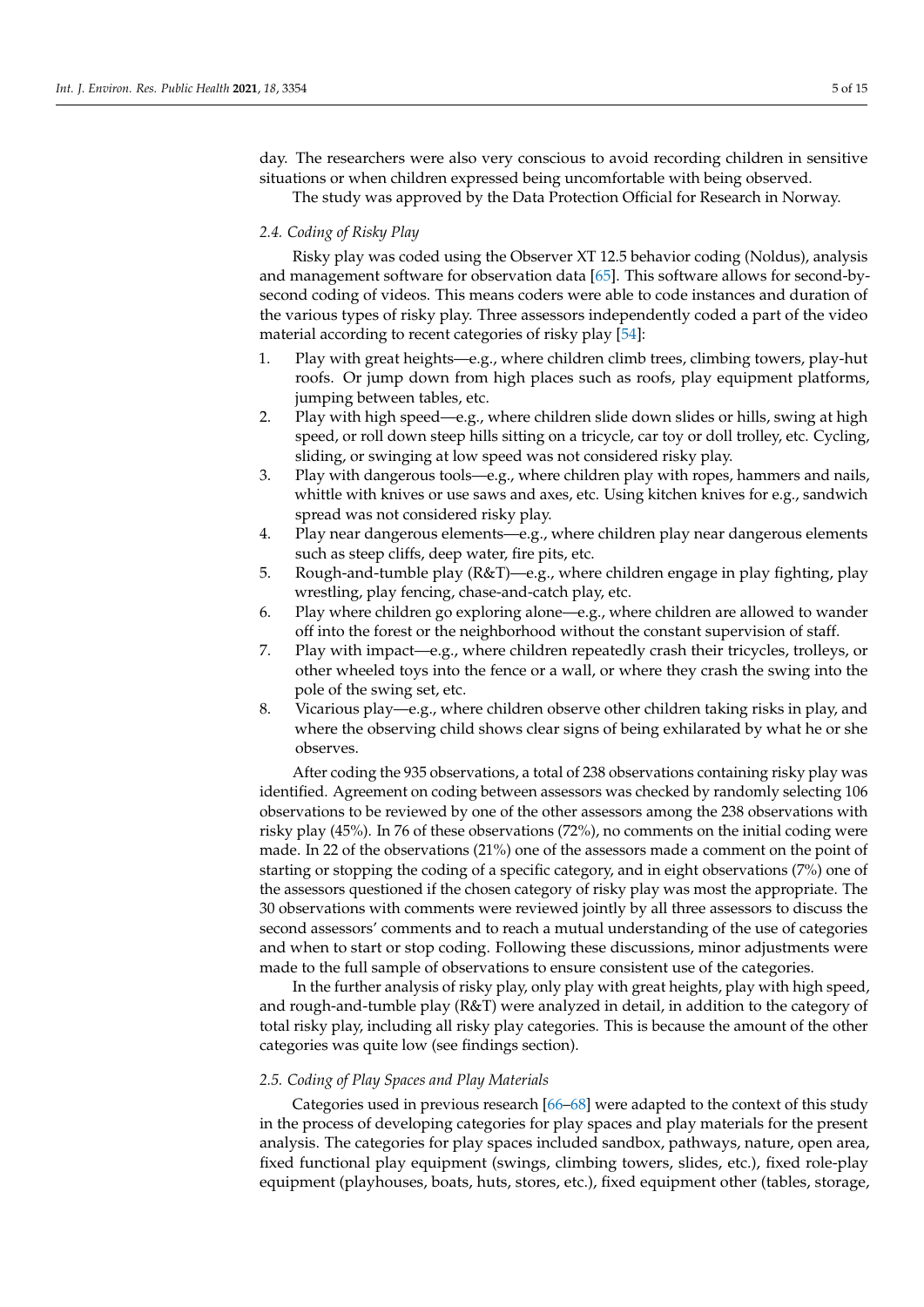etc.), and indoors (cubbies, huts and semi-heated outdoor rooms). Play spaces were coded continuously, and the categories were mutually exclusive.

The use or presence of play materials was coded when a child was holding, using or interacting with a material. To capture the idea that children can use several materials at once, the categories for play materials were not mutually exclusive. The categories for materials were sand, water, mud, nature materials, toys, open-ended materials, and wheeled toys.

The variables for spaces and materials were coded as a percentage of time for each observation. One researcher performed the coding, and a second researcher reviewed a random sample of 10% of the video observations to ensure consistent coding and interpretation.

#### *2.6. Analysis*

The 935 video observations were equally distributed among boys (*n* = 476) and girls  $(n = 459)$ , the first data collection  $(n = 471, 240$  boys and 231 girls) and the second data collection ( $n = 464$ , 236 boys and 228 girls). To examine associations between risky play, play spaces and materials, multilevel regression was conducted [\[69\]](#page-13-21). This analysis was used to control for the hierarchical data structure with observations ( $n = 935$ ), nested within children ( $n = 86$ ), nested within institutions ( $n = 8$ ). Random intercept models for continuous outcomes were used in all regression analysis. VPC calculations for risky play indicated a 0% variance at the institutional level and 6% variance at the child level. Similar variances were found for the subcategories, with a 0% variance at the institution level and 3% variance at the child level for playing with high speed. For play in great heights, there was 0% variance at the institution level and a 4% variance at the child level. Lastly, for rough-and-tumble play, there was 0% variance at the institutional level and 4% at the child level. Two-level models were selected for further analysis following the limited variance and low N at the institutional level.

The categories for risky play were used as dependent variables in the models to explore the association between these forms of play and the outdoor physical environment. Stepwise inclusion of variables starting at the lowest level in the model [\[70\]](#page-13-22) was performed. An empty model was run first (M0), followed by a model including the space variables (M1). Next, the variables describing the use of materials in the observations were added (M2). Variables describing children's age and gender were added lastly to the model (M3). Akaike's Information Criterion (AIC), Deviance, and Schwarz's Bayesian Information Criterion (BIC) are presented in the models to indicate model fit [\[70\]](#page-13-22). Analyses were completed using Stata 14.2 statistical software (StataCorp, College Station, TX, USA). Power analysis was not conducted to determine sample size following the use of mixed modeling and that the measures used were developed in the present study, meaning that the variance estimates were unknown before the analysis was conducted.

#### **3. Results**

Table [1](#page-6-0) shows that the mean amount of risky play in the observations was 13.2% (*SD* = 28.1). Risky play was distributed among play in great heights (4.8%, *SD* = 17.9), play with high speed (5.6%, *SD* = 19.1), play with dangerous tools (0.4%, *SD* = 5.5), rough-and-tumble play (1.8%, *SD* = 10.8), play with impact (0.3%, *SD* = 3.5) and vicarious play (0.3%, *SD* = 3.2). The categories for play where children can get lost and play near dangerous elements were not observed and therefore not coded in this sample.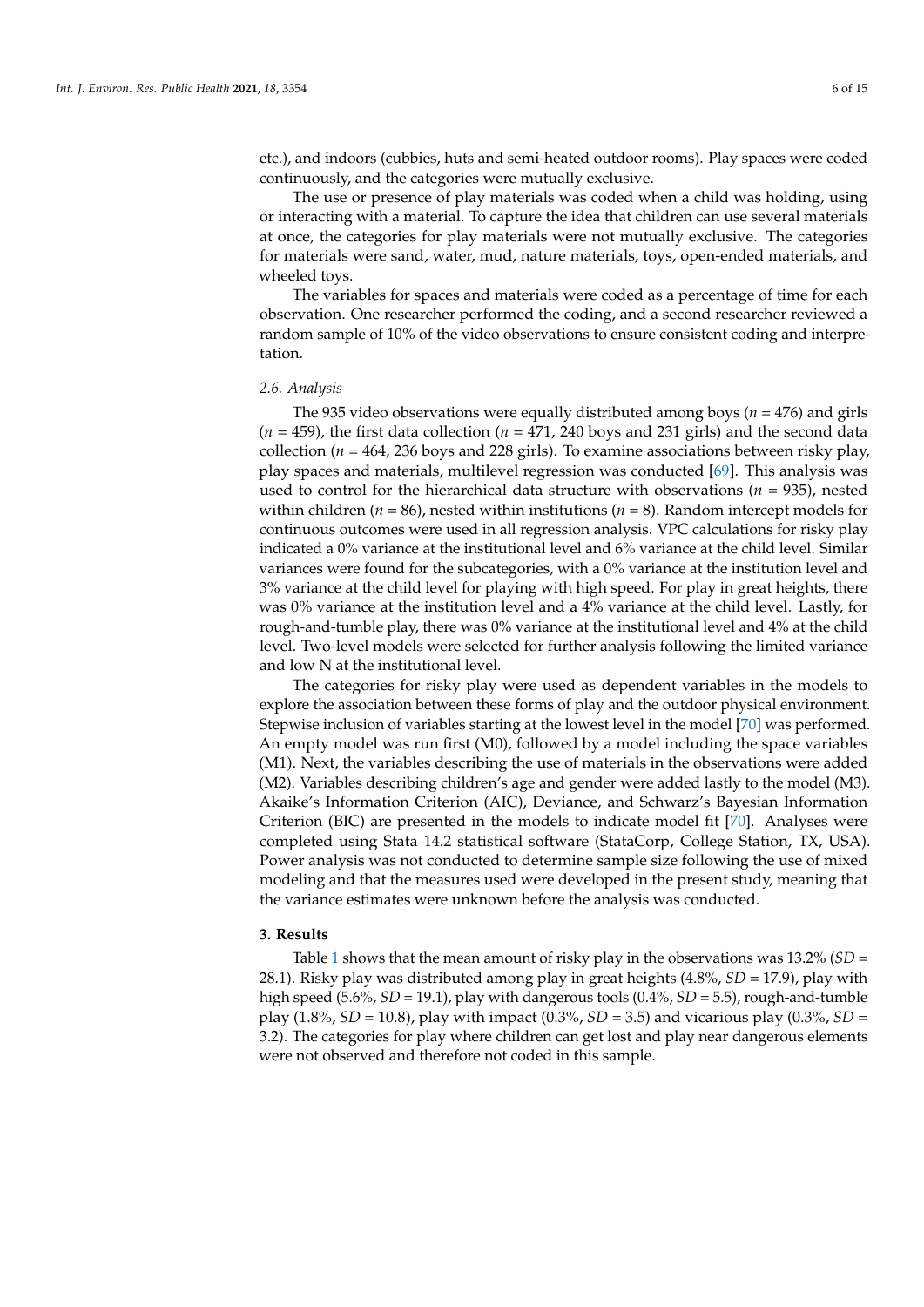| Variable         | Mean    | SD   | Min      | Max |
|------------------|---------|------|----------|-----|
| Child age        | 4.2     | 0.7  | 2.9      | 5.8 |
| Total risky play | 13.2%   | 28.1 | $\Omega$ | 100 |
| Speed            | 5.6%    | 19.1 | 0        | 100 |
| Heights          | 4.8%    | 17.9 | $\theta$ | 100 |
| $R&T*$           | 1.8%    | 10.8 | $\Omega$ | 100 |
| Impact           | 0.3%    | 3.5  | $\Omega$ | 69  |
| Vicarious        | $0.3\%$ | 3.2  | $\theta$ | 52  |
| <b>Spaces</b>    |         |      |          |     |
| Pathways         | 4.3%    | 14.9 | $\Omega$ | 100 |
| Nature           | $5.9\%$ | 21.6 | $\theta$ | 100 |
| Open area        | 52.2%   | 41.9 | $\Omega$ | 100 |
| Fixed functional | 15.0%   | 32.9 | $\theta$ | 100 |
| Fixed other      | 6.6%    | 20.5 | $\theta$ | 100 |
| Materials        |         |      |          |     |
| Natural          | 13.7%   | 30.7 | $\theta$ | 100 |
| materials        |         |      |          |     |
| Open materials   | $7.3\%$ | 23.0 | $\theta$ | 100 |
| Wheeled toys     | 13.3%   | 32.1 | $\theta$ | 100 |

<span id="page-6-0"></span>**Table 1.** Descriptive statistics (*n* = 935 observations).

\* Rough-and-tumble play.

## *3.1. Risky Play*

The full model for risky play (M3) indicates that there is a positive association between risky play and use of nature, fixed equipment for functional play, other fixed structures, and wheeled toys (Table [2\)](#page-7-0). The amount of risky play in the observation is estimated to be 14% higher when children are in nature the entire observation (100%). Using fixed equipment for functional play the full observation is associated with an increase in risky play by 38%, and other fixed structures by 10%. Using wheeled toys, the entire observation is estimated to increase risky play by 6%. Moreover, a positive association between age and risky play is found, and being one year older is associated with an increase in the amount of risky play in the observation by 3%. There is no significant association between gender and risky play. For risky play, M1 (*p* < 0.001), M2 (*p* < 0.01), and M3 (*p* < 0.05) are improved models compared to the previous using a likelihood-ratio test.

**Table 2.** Regression models for risky play (*n* = 935 observations).

| M <sub>0</sub><br>$\mathbf{M}3$<br>Model<br>M1<br>M <sub>2</sub><br>Coeff. (SD)<br>Coeff. (SD)<br>Coeff. (SD)<br>Coeff. (SD)<br>Fixed part<br>$-12(6)$<br>Intercept<br>13(1)<br>3(2)<br>4(3)<br>Spaces<br>0.00(0.06)<br>$-0.02(0.06)$<br>Pathways<br>$-0.02(0.06)$<br>$0.12(0.05)$ **<br>$0.15(0.05)$ **<br>$0.14(0.05)$ **<br><b>Nature</b><br>$0.06(0.03)$ *<br>0.05(0.03)<br>0.05(0.03)<br>Open area<br>$0.38(0.03)$ ***<br>Fixed functional<br>$0.38(0.03)$ ***<br>$0.38(0.03)$ ***<br>$0.10(0.05)$ *<br>$0.10(0.05)$ *<br>$0.11(0.05)$ *<br>Fixed other<br>Materials<br>Natural<br>$-0.09(0.03)$ **<br>$-0.08(0.03)$ **<br>materials<br>0.04(0.04)<br>Open materials<br>0.05(0.04)<br>$0.06(0.03)$ *<br>Wheeled toys<br>0.05(0.03)<br>Child variables<br>$3.4(1.4)$ *<br>Age<br>2.7(2.1)<br>Boy |  |  |  |
|------------------------------------------------------------------------------------------------------------------------------------------------------------------------------------------------------------------------------------------------------------------------------------------------------------------------------------------------------------------------------------------------------------------------------------------------------------------------------------------------------------------------------------------------------------------------------------------------------------------------------------------------------------------------------------------------------------------------------------------------------------------------------------------------------|--|--|--|
|                                                                                                                                                                                                                                                                                                                                                                                                                                                                                                                                                                                                                                                                                                                                                                                                      |  |  |  |
|                                                                                                                                                                                                                                                                                                                                                                                                                                                                                                                                                                                                                                                                                                                                                                                                      |  |  |  |
|                                                                                                                                                                                                                                                                                                                                                                                                                                                                                                                                                                                                                                                                                                                                                                                                      |  |  |  |
|                                                                                                                                                                                                                                                                                                                                                                                                                                                                                                                                                                                                                                                                                                                                                                                                      |  |  |  |
|                                                                                                                                                                                                                                                                                                                                                                                                                                                                                                                                                                                                                                                                                                                                                                                                      |  |  |  |
|                                                                                                                                                                                                                                                                                                                                                                                                                                                                                                                                                                                                                                                                                                                                                                                                      |  |  |  |
|                                                                                                                                                                                                                                                                                                                                                                                                                                                                                                                                                                                                                                                                                                                                                                                                      |  |  |  |
|                                                                                                                                                                                                                                                                                                                                                                                                                                                                                                                                                                                                                                                                                                                                                                                                      |  |  |  |
|                                                                                                                                                                                                                                                                                                                                                                                                                                                                                                                                                                                                                                                                                                                                                                                                      |  |  |  |
|                                                                                                                                                                                                                                                                                                                                                                                                                                                                                                                                                                                                                                                                                                                                                                                                      |  |  |  |
|                                                                                                                                                                                                                                                                                                                                                                                                                                                                                                                                                                                                                                                                                                                                                                                                      |  |  |  |
|                                                                                                                                                                                                                                                                                                                                                                                                                                                                                                                                                                                                                                                                                                                                                                                                      |  |  |  |
|                                                                                                                                                                                                                                                                                                                                                                                                                                                                                                                                                                                                                                                                                                                                                                                                      |  |  |  |
|                                                                                                                                                                                                                                                                                                                                                                                                                                                                                                                                                                                                                                                                                                                                                                                                      |  |  |  |
|                                                                                                                                                                                                                                                                                                                                                                                                                                                                                                                                                                                                                                                                                                                                                                                                      |  |  |  |
|                                                                                                                                                                                                                                                                                                                                                                                                                                                                                                                                                                                                                                                                                                                                                                                                      |  |  |  |
|                                                                                                                                                                                                                                                                                                                                                                                                                                                                                                                                                                                                                                                                                                                                                                                                      |  |  |  |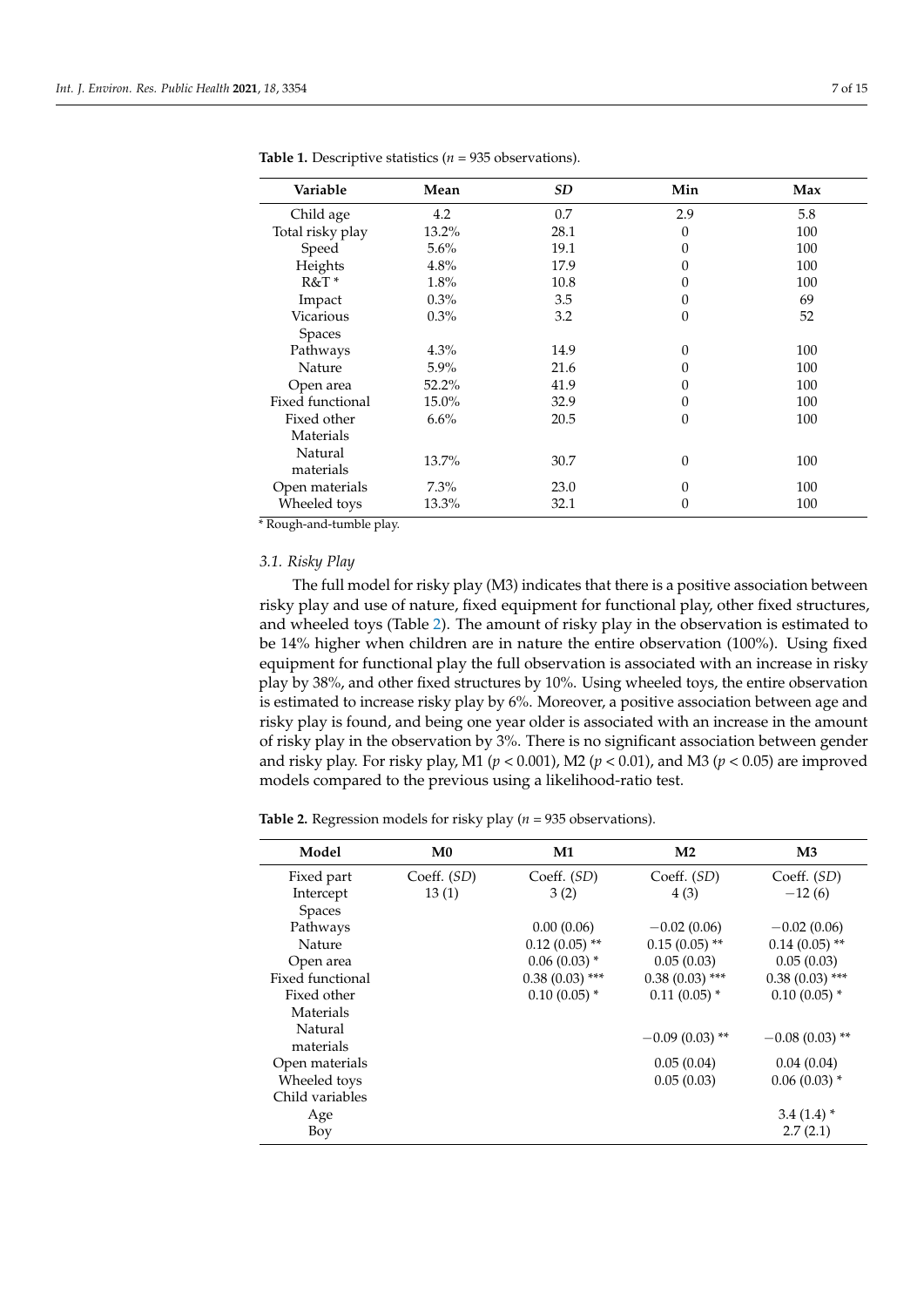| Model            | M <sub>0</sub> | M1      | M <sub>2</sub> | M <sub>3</sub> |  |
|------------------|----------------|---------|----------------|----------------|--|
| Random part      |                |         |                |                |  |
| Level 1 Variance | 742 (36)       | 623(30) | 611 (30)       | 607 (30)       |  |
| Level 2 Variance | 44 (17)        | 45(16)  | 48 (16)        | 45(16)         |  |
| Deviance         | 8876           | 8719    | 8705           | 8696           |  |
| AIC              | 8882           | 8735    | 8727           | 8722           |  |
| BIC              | 8897           | 8773    | 8780           | 8785           |  |

<span id="page-7-0"></span>**Table 2.** *Cont.*

 $p \leq 0.05$ : \*\*  $p \leq 0.01$ : \*\*\*  $p \leq 0.001$ ., AIC = Akaike information criterion, BIC = Bayesian information criterion.

#### *3.2. Play with High Speed*

The final model for play with high speed (M3) indicates a positive association between play with high speed and use of fixed equipment for functional play and wheeled toys (Table [3\)](#page-7-1). The amount of play with high speed in the observation is estimated to be 23% higher when children are on fixed equipment for functional play the entire observation (100%). Using wheeled toys, the full observation is estimated to increase high-speed play by 9%. There is no significant association between play with high speed and children's gender or age. For high-speed play, M1 ( $p < 0.001$ ) and M2 ( $p < 0.001$ ) are improved models compared to the previous using a likelihood-ratio test. However, M3 is not a significant improvement over M2.

| Model            | M <sub>0</sub> | M1               | M <sub>2</sub>   | $\mathbf{M}3$    |
|------------------|----------------|------------------|------------------|------------------|
| Fixed part       | Coeff. (SD)    | Coeff. (SD)      | Coeff. (SD)      | Coeff. (SD)      |
| Intercept        | 6(1)           | $-1(2)$          | 0(2)             | $-2(4)$          |
| Spaces           |                |                  |                  |                  |
| Pathways         |                | 0.05(0.04)       | $-0.02(0.04)$    | $-0.02(0.04)$    |
| Nature           |                | 0.00(0.03)       | 0.00(0.03)       | 0.01(0.03)       |
| Open area        |                | $0.05(0.02)$ **  | 0.03(0.02)       | 0.03(0.02)       |
| Fixed functional |                | $0.23(0.02)$ *** | $0.23(0.02)$ *** | $0.23(0.02)$ *** |
| Fixed other      |                | $-0.01(0.03)$    | $-0.01(0.03)$    | $-0.01(0.03)$    |
| Materials        |                |                  |                  |                  |
| Natural          |                |                  | $-0.04(0.02)$    | $-0.03(0.02)$    |
| materials        |                |                  |                  |                  |
| Open materials   |                |                  | $-0.05(0.03)$ *  | $-0.05(0.03)$ *  |
| Wheeled toys     |                |                  | $0.09(0.02)$ *** | $0.09(0.02)$ *** |
| Child variables  |                |                  |                  |                  |
| Age              |                |                  |                  | 0.1(1.0)         |
| Boy              |                |                  |                  | 2.2(1.5)         |
| Random part      |                |                  |                  |                  |
| Level 1 Variance | 352 (17)       | 305(15)          | 292 (14)         | 292 (14)         |
| Level 2 Variance | 18(7)          | 16(7)            | 19(8)            | 18(7)            |
| Deviance         | 8163           | 8040             | 8008             | 8006             |
| AIC              | 8169           | 8056             | 8030             | 8032             |
| <b>BIC</b>       | 8184           | 8094             | 8083             | 8095             |

<span id="page-7-1"></span>**Table 3.** Regression models for play with high speed (*n* = 935 observations).

\* *p* < 0.05: \*\* *p* < 0.01: \*\*\* *p* < 0.001., AIC = Akaike information criterion, BIC = Bayesian information criterion.

#### *3.3. Play with Great Heights*

The final model for play with great heights (M3), shown in Table [4,](#page-8-0) indicates that there is a positive association between play in great heights and fixed functional equipment and other fixed structures. The proportion of play in heights in the observation is predicted to be 15% higher when children are using fixed equipment for functional play the entire observation (100%). Using other fixed structures is estimated to increase the amount of playing in heights by 11%. There is no significant association between playing in heights and age or gender. For play in heights, M1 (*p* < 0.001) and M2 (*p* < 0.001) are significantly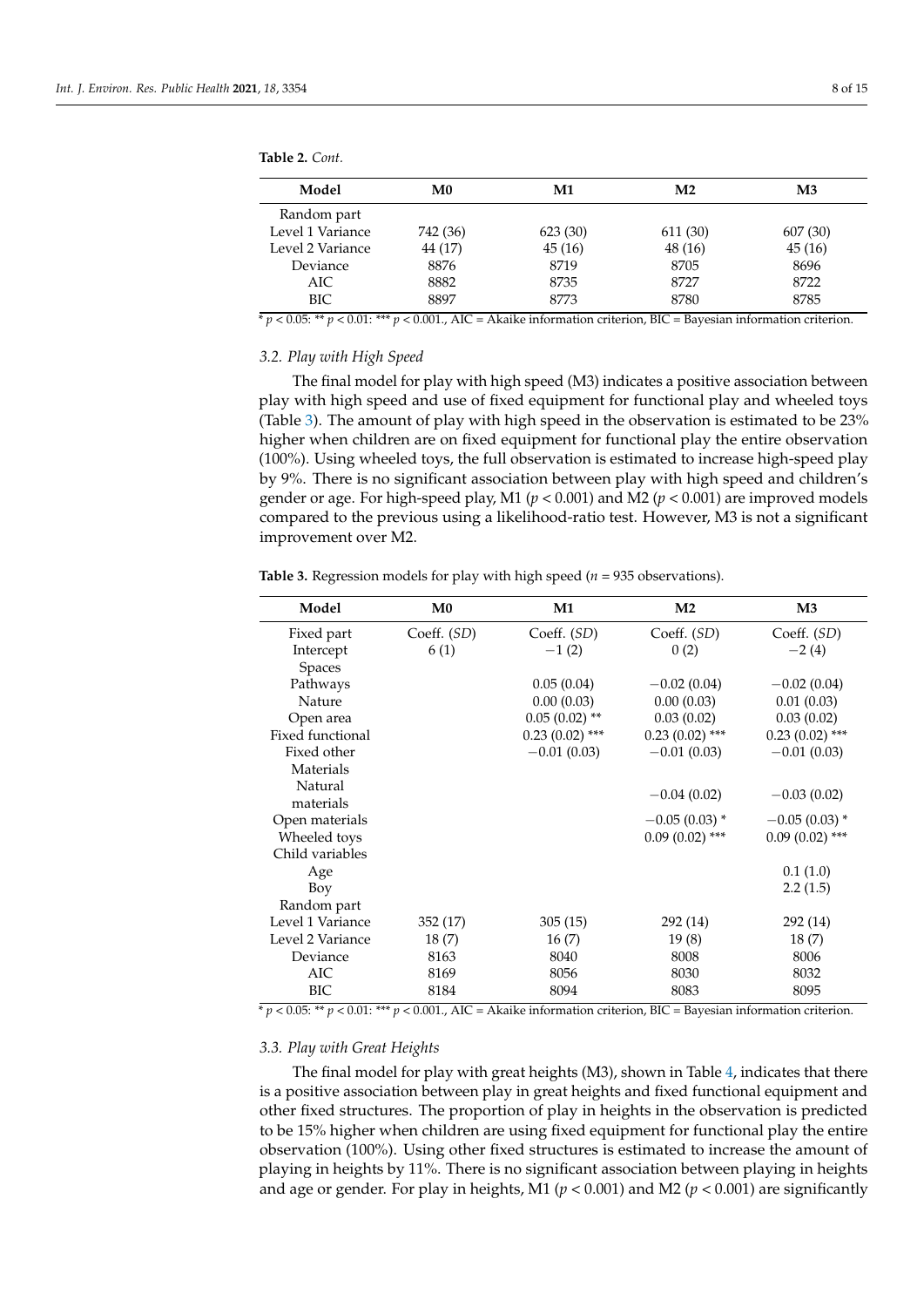improved models compared to the previous model using a likelihood-ratio test. M3 is not a significant improvement compared to M2.

| Model            | M <sub>0</sub> | M1               | M <sub>2</sub>   | $\mathbf{M}3$    |
|------------------|----------------|------------------|------------------|------------------|
| Fixed part       | Coeff. (SD)    | Coeff. (SD)      | Coeff. (SD)      | Coeff. (SD)      |
| Intercept        | 5(1)           | 2(2)             | 2(2)             | $-3(4)$          |
| Spaces           |                |                  |                  |                  |
| Pathways         |                | $-0.04(0.04)$    | $-0.02(0.04)$    | $-0.02(0.04)$    |
| <b>Nature</b>    |                | 0.02(0.03)       | 0.02(0.03)       | 0.02(0.03)       |
| Open area        |                | $-0.01(0.02)$    | $-0.01(0.02)$    | $-0.01(0.02)$    |
| Fixed functional |                | $0.14(0.02)$ *** | $0.15(0.02)$ *** | $0.15(0.02)$ *** |
| Fixed other      |                | $0.11(0.03)$ **  | $0.11(0.03)$ **  | $0.11(0.03)$ *** |
| Materials        |                |                  |                  |                  |
| Natural          |                |                  | $-0.01(0.02)$    | $-0.01(0.02)$    |
| materials        |                |                  |                  |                  |
| Open materials   |                |                  | 0.11(0.02)       | 0.11(0.02)       |
| Wheeled toys     |                |                  | $-0.02(0.02)$    | $-0.02(0.02)$    |
| Child variables  |                |                  |                  |                  |
| Age              |                |                  |                  | 1.1(0.9)         |
| Boy              |                |                  |                  | $-0.5(1.3)$      |
| Random part      |                |                  |                  |                  |
| Level 1 Variance | 307 (15)       | 282 (14)         | 276 (13)         | 275(13)          |
| Level 2 Variance | 12(6)          | 12(6)            | 10(6)            | 10(5)            |
| Deviance         | 8039           | 7960             | 7937             | 7935             |
| AIC              | 8045           | 7976             | 7959             | 7961             |
| BIC              | 8059           | 8014             | 8012             | 8024             |

<span id="page-8-0"></span>**Table 4.** Regression models for play in heights ( $n = 935$  observations).

\*\* *p* < 0.01: \*\*\* *p* < 0.001., AIC = Akaike information criterion, BIC = Bayesian information criterion.

# *3.4. Rough-and-Tumble Play*

Table [5](#page-9-0) shows that the final model for rough-and-tumble play (M3) indicates that rough-and-tumble play is not positively associated with any spaces or materials in the outdoor environment. Boys are estimated to have 2% more rough-and-tumble play in each observation compared to girls. There is also a positive association between age and rough-and-tumble play, and being one year older is estimated to increase the amount of rough-and-tumble play in the observation by 2%. For rough-and-tumble play, M1 is not a significant improvement, while M2 (*p* < 0.05) and M3 (*p* < 0.001) are improved models compared to the previous using a likelihood-ratio test.

| Model                | M <sub>0</sub> | $\mathbf{M1}$ | M <sub>2</sub>  | $\mathbf{M}3$   |
|----------------------|----------------|---------------|-----------------|-----------------|
| Fixed part           | Coeff. (SD)    | Coeff. (SD)   | Coeff. (SD)     | Coeff. (SD)     |
| Intercept            | 2(0)           | 1(1)          | 2(1)            | $-6(3)$         |
| Spaces               |                |               |                 |                 |
| Pathways             |                | 0.00(0.02)    | 0.02(0.03)      | 0.02(0.03)      |
| <b>Nature</b>        |                | 0.04(0.02)    | 0.04(0.02)      | 0.04(0.02)      |
| Open area            |                | 0.01(0.01)    | 0.01(0.01)      | 0.01(0.01)      |
| Fixed functional     |                | $-0.01(0.01)$ | $-0.01(0.01)$   | $-0.01(0.01)$   |
| Fixed other          |                | 0.01(0.02)    | 0.01(0.02)      | 0.01(0.02)      |
| Materials            |                |               |                 |                 |
| Natural<br>materials |                |               | $-0.02(0.01)$   | $-0.01(0.01)$   |
| Open materials       |                |               | $-0.03(0.02)$   | $-0.03(0.02)$   |
| Wheeled toys         |                |               | $-0.03(0.01)$ * | $-0.03(0.01)$ * |

**Table 5.** Regression models for rough-and-tumble play (*n* = 935 observations).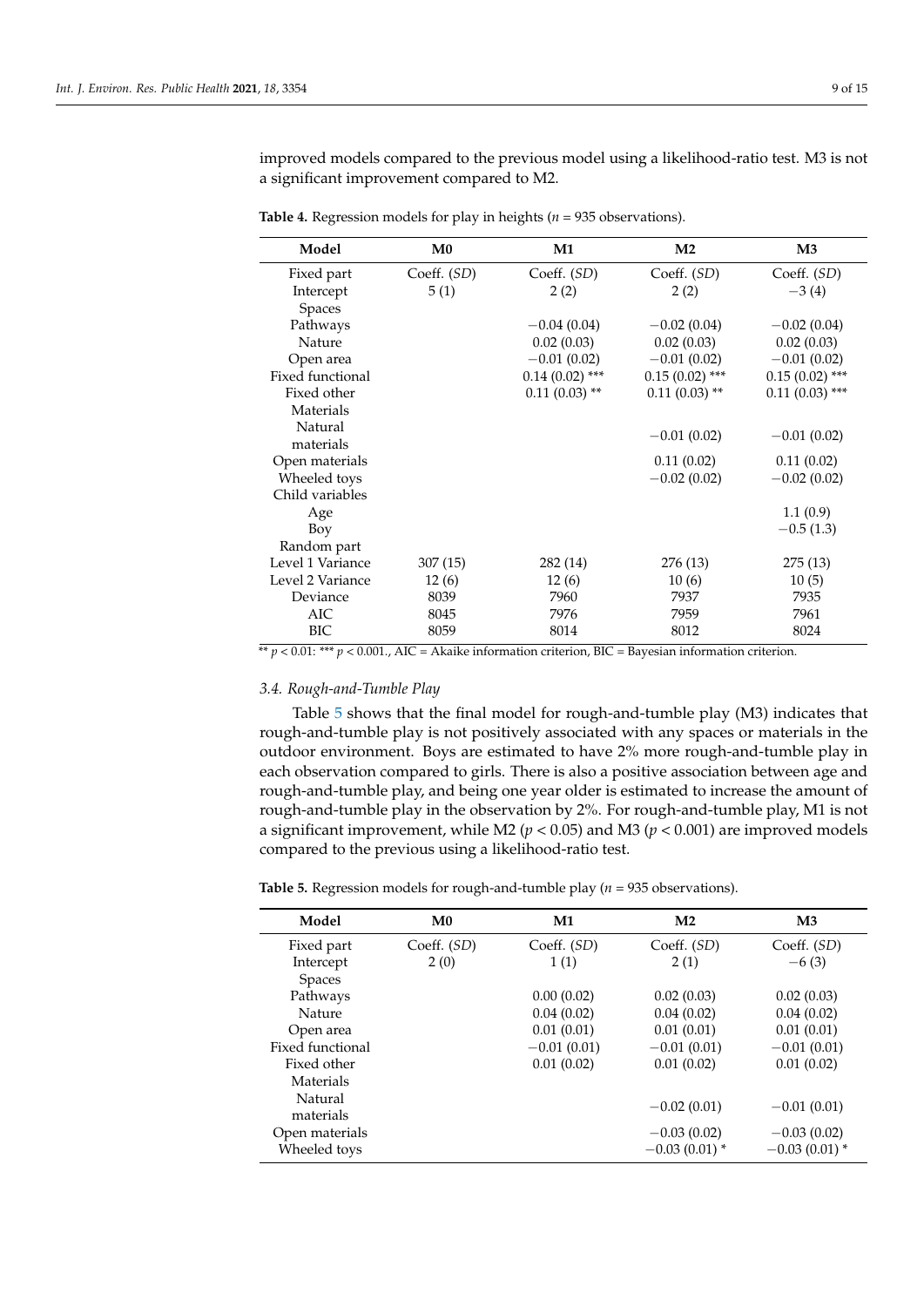<span id="page-9-0"></span>**Table 5.** *Cont.*

| Model            | M <sub>0</sub> | $\mathbf{M1}$ | M <sub>2</sub> | $\mathbf{M}3$ |
|------------------|----------------|---------------|----------------|---------------|
| Child variables  |                |               |                |               |
| Age              |                |               |                | $1.5(0.5)$ ** |
| Boy              |                |               |                | $1.9(0.8)$ *  |
| Random part      |                |               |                |               |
| Level 1 Variance | 111(5)         | 110(5)        | 109(5)         | 108(5)        |
| Level 2 Variance | 5(2)           | 5(2)          | 5(2)           | 4(2)          |
| Deviance         | 7092           | 7086          | 7077           | 7063          |
| <b>AIC</b>       | 7098           | 7102          | 7099           | 7089          |
| BIC              | 7112           | 7141          | 7152           | 7152          |
|                  |                |               |                |               |

 $* p < 0.05$ : \*\*  $p < 0.01$ , AIC = Akaike information criterion, BIC = Bayesian information criterion.

## **4. Discussion**

The descriptive results in this study (Table [1\)](#page-6-0) show that children engage in risky play on average 13% of the outdoor free play time in ECEC. As already reported from other parts of this project, the amount of risky play is equal to other common types of play such as symbolic/dramatic play, and almost all children seem to engage in risky play to some level [\[71\]](#page-14-0). The present results show that the risky play mostly consisted of play with high speed and play in great heights, and some rough-and-tumble play. These are all play types that include movement and physical activity and could be seen in accordance with earlier studies finding physical active and functional play to be the most common on outdoor playgrounds [\[51](#page-13-4)[,67\]](#page-13-23).

Looking more into how particular play features in the playground afford different kinds of risky play, the results show a positive association between risky play in total and use of nature, fixed equipment for functional play, other fixed structures, and wheeled toys (Table [2\)](#page-7-0). This means that children predictively engage in risky play on play equipment designed for physical activity such as climbing, sliding, and balancing (e.g., climbing towers and slides) as well as wheeled toys that one would expect afford high speed. Moreover, they also use other fixed structures such as outdoor tables and chairs, sheds, and toy storage buildings, not intended for play, to create risky play. This is similar to Sandseter's [\[23\]](#page-12-7) previous finding that children tend to climb anything that can be climbed.

When analyzing which type of risky play was associated with the different features in the play environment, the results (Tables [3](#page-7-1)[–5\)](#page-9-0) show that fixed equipment for functional play is positively associated with play with high speed and play in great heights. This indicates that children climb, balance and slide with high speed in play equipment such as climbing towers, slides and swings—equipment intended for such activities. Furthermore, other fixed structures were only associated with play in great heights, meaning these were mostly used for play such as climbing and balancing [\[23\]](#page-12-7), while wheeled toys were only associated with play with high speed, often including bicycles, trolleys, or large play cars. These findings are in accordance with what Obee et al. [\[61\]](#page-13-14) indicated in their study, but the present study establishes these associations on a larger data material using multilevel regression analysis. In this study, open areas and pathways were found to be weakly, positively related to playing with high speed (M1 in Table [3\)](#page-7-1). The predicted positive effect of using pathways and open areas for playing with high speed is, however, diminished when children's use of materials is included in the model (M2 in Table [3\)](#page-7-1). Specifically, this finding indicates that children's engagement in play with high speed in open areas and on pathways is related to using wheeled toys. This finding highlights the interplay between different environmental features in children's physically active play, as previously demonstrated in research [\[46,](#page-13-24)[72\]](#page-14-1). Although pathways and open areas seem to facilitate some risky play with high speed through children's use of wheeled toys in the present sample, the predicted effect of these spaces is relatively weak. One explanation for this would be that riding bikes and trolleys on pathways usually does not involve enough speed for it to be coded as risky play. Another explanation could be that ECEC practitioners restrict high speed on pathways and open areas because of the risk of crashing into other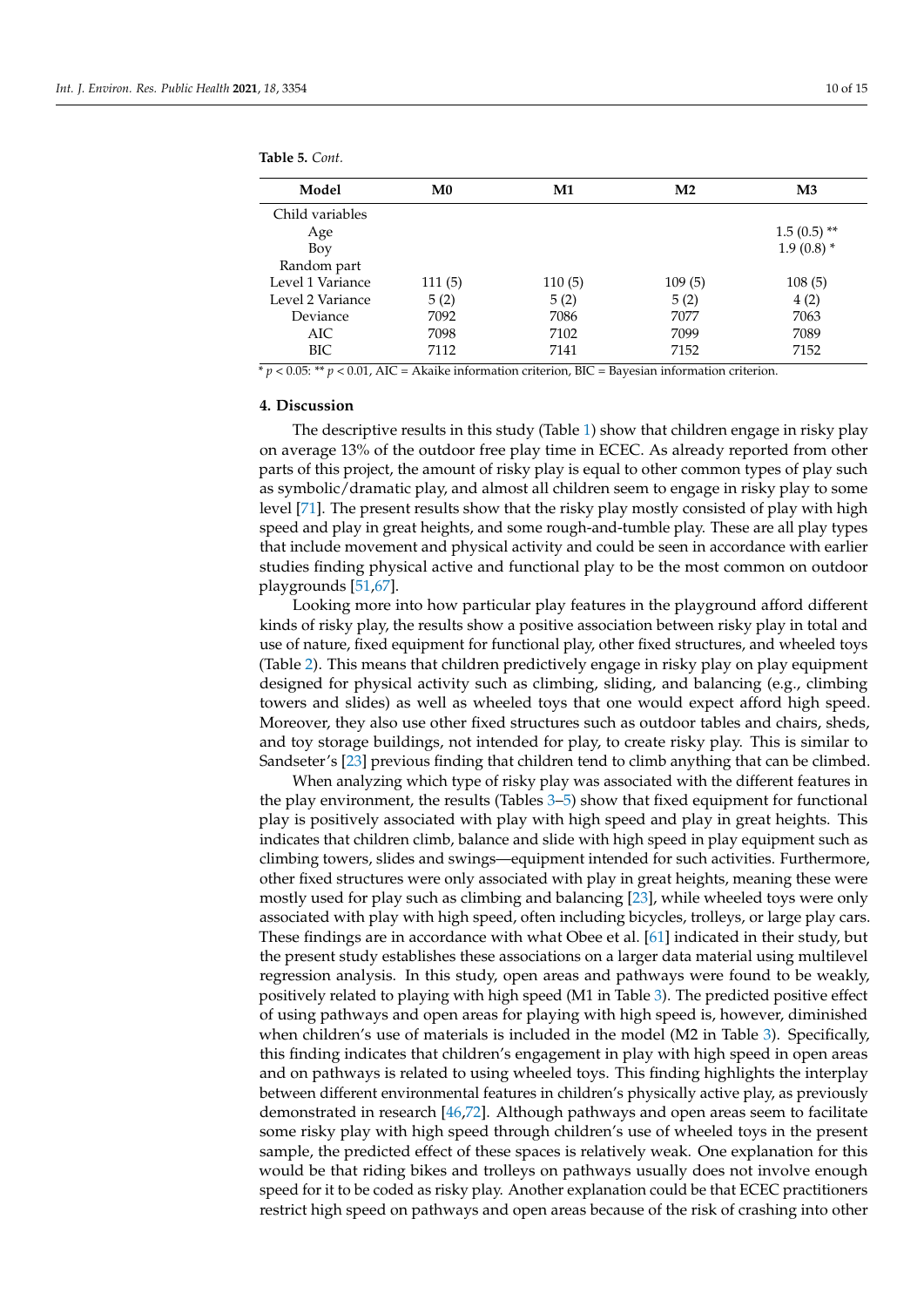children or objects along the path, a known worry among practitioners when children play with high speed [\[23\]](#page-12-7). Even if ECEC practitioners are not included in this study, previous research suggest that they play an important role in how children are allowed to use the environment while playing [\[73\]](#page-14-2). Thus, an implication of this study's findings suggest that ECEC practitioners should reflect on how to best facilitate children's exploration and opportunities for challenging play in their institutions, rather than simply controlling and restricting their play.

In this study, being in nature was found to be positively associated with the total amount of risky play in the observation (Table [2\)](#page-7-0). The natural environments in the present study usually included areas with trees, bushes, tree stumps, muddy, grassy hills, and uneven surfaces. Children often prefer to play in these unstandardized spaces [\[52,](#page-13-5)[53\]](#page-13-6), and they afford higher risk-taking in play than ordinary standardized playground equipment [\[56\]](#page-13-9). The findings in this study support the notion that natural environments facilitate risky play. However, when looking at each type of risky play, none of them was significantly associated with nature. This finding may be attributed to the relatively limited amount of observed time in the natural environment (Table [1\)](#page-6-0), following the varying access to nature across the participating institutions.

The results show that rough-and-tumble play is not significantly associated with any of the play spaces or materials, except for a negative association with wheeled toys. The strongest positive association between rough-and-tumble play and space is with nature, even though it is not statistically significant. This is probably an indication that soft surfaces such as grass and soil afford this kind of play, in line with findings that soft surfaces also afford rough-and-tumble play in indoor environments [\[74\]](#page-14-3). That no specific spaces in the outdoor environment were significantly related to rough-and-tumble play may indicate that this form of play may evolve in a variety of outdoor spaces. Moreover, rough-and-tumble is seen as a predominantly social type of play [\[75\]](#page-14-4), and it might be that play involving chasing, fencing, and play fighting is less dependent on specific equipment. Therefore, the possibilities of the physical environment do not seem to be decisive for rough-and-tumble play to occur. Rather, other children and social acceptance of such play among the staff [\[76\]](#page-14-5) could be more essential. Regardless, a soft surface is probably favorable for play fighting [\[74\]](#page-14-3), and several of the participating centers lacked soft surfaces outdoors. Additionally, the observations were done in the fall, and due to cold and wet weather, children were dressed in ways that reduced their mobility, which might make rough-and-tumble less attractive in general.

There are limitations to this study. It draws on cross-sectional data that is based on video observations with a duration of two minutes conducted within the children's everyday environment in a Norwegian context where, in many cases, children's risky play is supported by teachers and practitioners [\[16,](#page-12-2)[73,](#page-14-2)[77\]](#page-14-6). Studies in other cultural contexts with a different perception and practice concerning children's risk-taking and with other outdoor physical environments could reveal other results. Nevertheless, the Norwegian context is suitable for exploring risky play and its natural occurrence due to the emphasis on free play generally and outdoor play particularly. Moreover, the participating institutions' social context, like the educators' practices and education, attitudes, and rules towards risky play, influences children's possibilities to engage in risky play. A limitation to the present study is the lack of control of essential aspects for children's engagement in risky play like the social context and teacher and child characteristics.

In line with the UN's General Comment [\[2\]](#page-11-1) which identified obstacles to fulfill the UN Convention's requirements [\[1\]](#page-11-0) on children's right to play, autonomy and agency, children's risky play must be acknowledged and facilitated. An overly focus on safety and restrictions of children's attempts to meet challenges and risks would be detrimental to children's free play. The results from this study can therefore be valuable in the way they show how the physical environment can support children's risky play within challenging, yet safe contexts. This study demonstrates that children utilize possibilities for risky play in the ECEC outdoor environment when allowed, and how children's risky play is associated with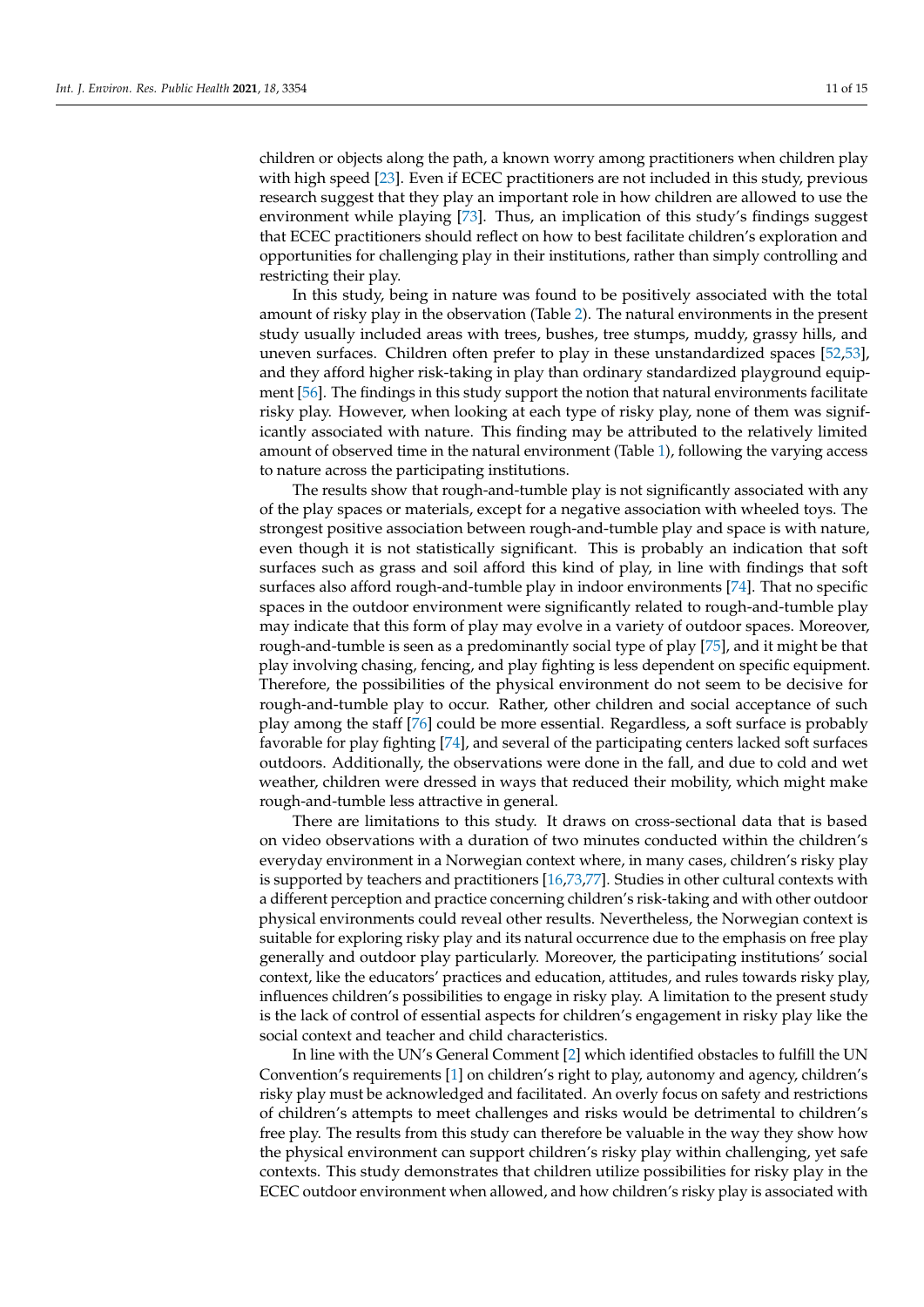features of the physical environment. The findings show that children utilize affordances of both spaces and materials for risky play and that different affordances (e.g., pathways and wheeled toys) facilitate risky play. These findings have implications for policy, ECEC managers, ECEC teachers, architects, landscape architects and other stakeholders in the field. Children's play environments should be designed and equipped in ways that give access to various spaces and materials that afford challenging play.

This study's results are probably highly influenced by Norway's cultural context, where children are allowed to engage in risky play. Future research should investigate similar relationships in other cultural contexts and explore how the social environment influences how children are allowed to utilize opportunities in the physical environment for different types of risky play.

## **5. Conclusions**

This study shows that children engaged in risky play in 13% of the observed time of their outdoor free play in ECEC. Furthermore, children engaged in six out of eight previously defined risk categories, indicating varied interests and/or possibilities. Analysis of the environment revealed that risky play was positively associated with fixed equipment for functional play, nature and other fixed structures, while analysis of play equipment showed that risky play was positively associated with wheeled toys. These results indicate that children take advantage of the available environment and equipment and use it for playing with risk. The knowledge about how specific environments and equipment are suited for particular types of risk can support practitioners in developing their outdoor areas to include varied and exciting play opportunities.

**Author Contributions:** E.B.H.S.: conceptualization, methodology, formal analysis, writing, project administration. O.J.S.: conceptualization, methodology, formal analysis, investigation, writing. R.K.: formal analysis, investigation, writing. All authors have read and agreed to the published version of the manuscript.

**Funding:** This research was funded by the Research Council of Norway under grant no. 270727.

**Institutional Review Board Statement:** The study was conducted according to the guidelines of the Declaration of Helsinki, and approved by the Data Protection Official for Research in Norway.

**Informed Consent Statement:** Informed consent was obtained from all subjects involved in the study.

**Data Availability Statement:** The video material/data in this study is not available for others than the researchers in this project due to risk of identification of research participants and the Data Protection Official for Research in Norway's rules for protection of privacy. The Data Protection Official for Research in Norway has also decided that the data has to be deleted within June 2022.

**Conflicts of Interest:** The authors declare no conflict of interest.

## **References**

- <span id="page-11-0"></span>1. UN. *The Convention on the Rights of the Child*; United Nations: Geneva, Switzerland, 1989.
- <span id="page-11-1"></span>2. UN. *General Comment No. 17 on the Right of the Child to Rest, Leisure, Play, Recreational Activities, Cultural Life and the Arts (art. 31) Convention of the Rights of the Child*; United Nations Committee on the Rights of the Child: Geneva, Switzerland, 2013.
- 3. Gill, T. No fear. In *Growing Up in a Risk Averse Society*; Calouste Gulbenkian Foundation: London, UK, 2007.
- 4. Guldberg, H. Reclaiming childhood. In *Freedom and Play in an Age of Fear*; Routledge: Oxon, UK, 2009.
- 5. Furedi, F. *Paranoid Parenting: Abandon Your Anxieties and be a Good Parent*; Penguin: London, UK, 2001.
- <span id="page-11-2"></span>6. Gray, P. The Decline of Play and the Rise of Psychopathology in Children and Adolescents. *Am. J. Play* **2011**, *3*, 443–463.
- 7. Freeman, C. The changing nature of children's environmental experience: The shrinking realm of outdoor play. *Int. J. Environ. Educ. Inf.* **1995**, *14*, 259–280.
- 8. Lester, S.; Maudsley, M. Play, naturally. In *A Review of Children's Natural Play*; The Children's Play Council: London, UK, 2006.
- <span id="page-11-4"></span>9. Brussoni, M.; Olsen, L.L.; Pike, I.; Sleet, D.A. Risky Play and Children's Safety: Balancing Priorities for Optimal Child Development. *Int. J. Environ. Res. Public Health* **2012**, *9*, 3134–3148. [\[CrossRef\]](http://doi.org/10.3390/ijerph9093134)
- <span id="page-11-3"></span>10. Moss, S. *Natural Childhood*; National Trust: Rotherham, UK, 2012.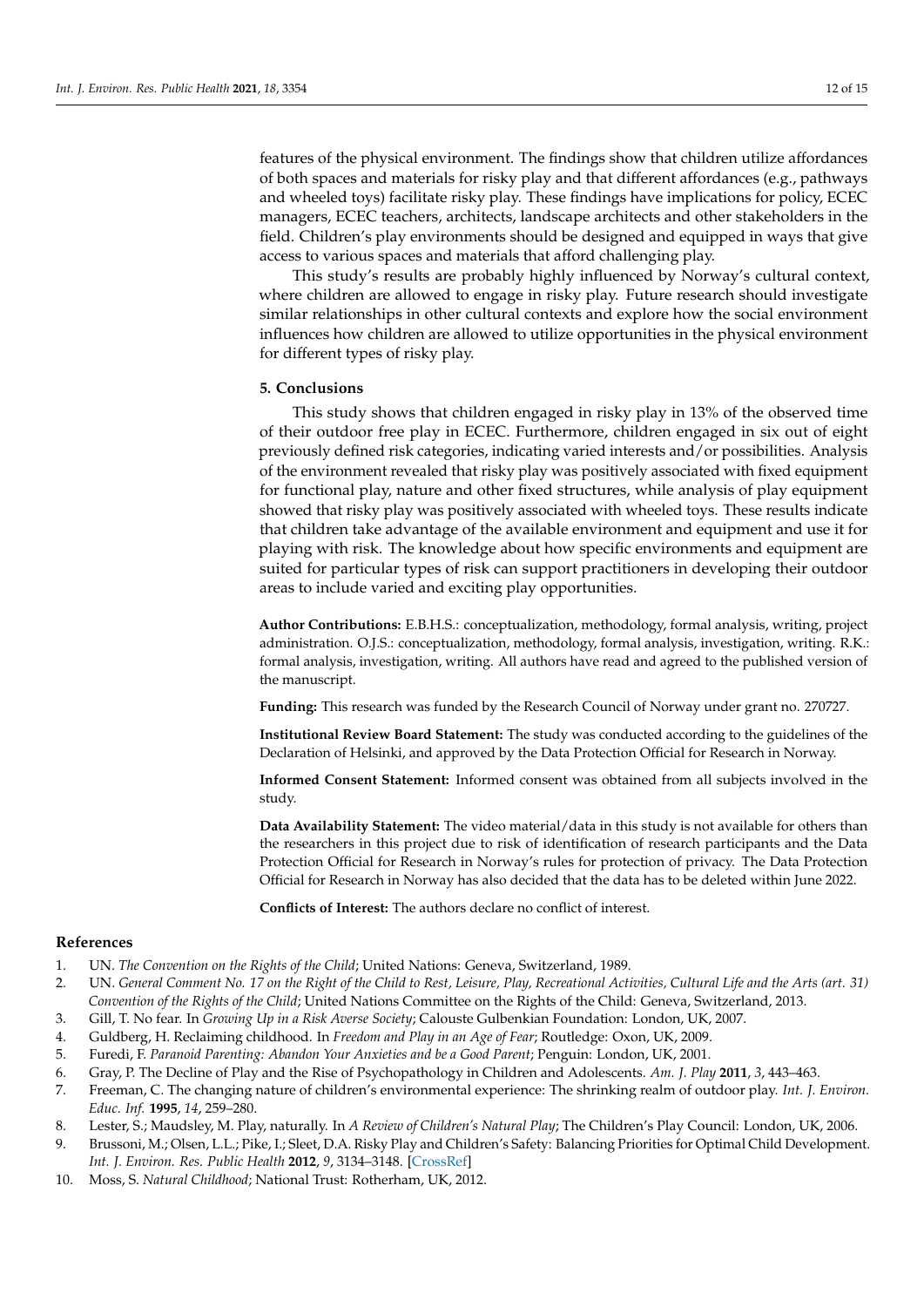- <span id="page-12-0"></span>11. Kemple, K.M.; Oh, J.; Kenney, E.; Smith-Bonahue, T. The Power of Outdoor Play and Play in Natural Environments. *Child. Educ.* **2016**, *92*, 446–454. [\[CrossRef\]](http://doi.org/10.1080/00094056.2016.1251793)
- <span id="page-12-1"></span>12. Bundy, A.C.; Luckett, T.; Tranter, P.J.; Naughton, G.A.; Wyver, S.R.; Ragen, J.; Spies, G. The Risk Is That There Is "No Risk": A Simple, Innovative Intervention to Increase Children's Activity Levels. *Int. J. Early Years Educ.* **2009**, *17*, 33–45. [\[CrossRef\]](http://doi.org/10.1080/09669760802699878)
- <span id="page-12-21"></span>13. Little, H.; Eager, D. Risk, challenge and safety: Implications for play quality and playground design. *Eur. Early Child. Educ. Res. J.* **2010**, *18*, 497–513. [\[CrossRef\]](http://doi.org/10.1080/1350293X.2010.525949)
- 14. Little, H. Promoting risk-taking and physically challenging play in Australian early childhood settings in a changing regulatory environment. *J. Early Child. Res.* **2016**, *15*, 83–98. [\[CrossRef\]](http://doi.org/10.1177/1476718X15579743)
- 15. Waters, J.; Begley, S. Supporting the development of risk-taking behaviours in the early years: An exploratory study. *Educ. 3–13* **2007**, *35*, 365–377. [\[CrossRef\]](http://doi.org/10.1080/03004270701602632)
- <span id="page-12-2"></span>16. Sandseter, E.B.H.; Cordovil, R.; Hagen, T.L.; Lopes, F. Barriers for Outdoor Play in Early Childhood Education and Care (ECEC) Institutions: Perception of Risk in Children's Play among European Parents and ECEC Practitioners. *Child Care Pr.* **2020**, *26*, 111–129. [\[CrossRef\]](http://doi.org/10.1080/13575279.2019.1685461)
- <span id="page-12-3"></span>17. Cook, S.C. The perception of physical risk by children and the fear/exhilaration response. Master's Thesis, University of Missouri-Columbia, Columbia, MO, USA, 1993.
- <span id="page-12-4"></span>18. Cook, S.; Peterson, L.; DiLillo, D. Fear and exhilaration in response to risk: An extension of a model of injury risk in a real-world context. *Behav. Ther.* **1999**, *30*, 5–15. [\[CrossRef\]](http://doi.org/10.1016/S0005-7894(99)80042-2)
- <span id="page-12-5"></span>19. Sandseter, E.B.H. *Scaryfunny: A Qualitative Study of Risky Play Among Preschool Children*; Norwegian University of Science and Technology: Trondheim, Norway, 2010.
- 20. Sandseter, E.B.H. it tickles in my tummy! *J. Early Child. Res.* **2010**, *8*, 67–88. [\[CrossRef\]](http://doi.org/10.1177/1476718X09345393)
- <span id="page-12-9"></span>21. Coster, D.; Gleave, J. *Give Us a Go! Children and Young People's views on Play and Risk-Taking*; Play England by the National Children's Bureau: London, UK, 2008.
- <span id="page-12-6"></span>22. Stephenson, A. Physical Risk-taking: Dangerous or endangered? *Early Years* **2003**, *23*, 35–43. [\[CrossRef\]](http://doi.org/10.1080/0957514032000045573)
- <span id="page-12-7"></span>23. Sandseter, E.B.H. Categorizing risky play—How can we identify risk-taking in children's play? *Eur. Early Child. Educ. Res. J.* **2007**, *15*, 237–252. [\[CrossRef\]](http://doi.org/10.1080/13502930701321733)
- 24. Sandseter, E.B.H. Characteristics of risky play. *J. Adventure Educ. Outdoor Learn.* **2009**, *9*, 3–21. [\[CrossRef\]](http://doi.org/10.1080/14729670802702762)
- <span id="page-12-8"></span>25. Kleppe, R.; Melhuish, E.; Sandseter, E.B.H. Identifying and characterizing risky play in the age one-to-three years. *Eur. Early Child. Educ. Res. J.* **2017**, *53*, 1–16. [\[CrossRef\]](http://doi.org/10.1080/1350293X.2017.1308163)
- <span id="page-12-10"></span>26. Brussoni, M.; Gibbons, R.; Gray, C.; Ishikawa, T.; Sandseter, E.B.H.; Bienenstock, A.; Chabot, G.; Fuselli, P.; Herrington, S.; Janssen, I.; et al. What is the Relationship between Risky Outdoor Play and Health in Children? A Systematic Review. *Int. J. Environ. Res. Public Health* **2015**, *12*, 6423–6454. [\[CrossRef\]](http://doi.org/10.3390/ijerph120606423)
- <span id="page-12-11"></span>27. Fjørtoft, I. Landscape and Playscape. Learning Effects from Playing in a Natural Environment on Motor Development in Children. Ph.D. Thesis, Norwegian School of Sport Science, Oslo, Norway, 2000.
- <span id="page-12-12"></span>28. Grahn, P.; Mårtensson, F.; Lindblad, B.; Nilsson, P.; Ekman, A. *Ute på dagis*; The University of Agriculture in Sweden: Alnarp, Sweden, 1997.
- <span id="page-12-13"></span>29. Rakison, D.H. Infant perception and cognition: An evolutionary perspective on early learning. In *Origins of the Social Mind: Evolutionary Psychology and Child Development*; Ellis, B.J., Bjorklund, D.F., Eds.; Guilford Press: New York, NY, USA, 2005; pp. 317–353.
- <span id="page-12-14"></span>30. Ball, D.J. Playgrounds—Risks, benefits and choices. In *Health and Safety Executive (HSE) Contract Research Report*; Middlesex University: London, UK, 2002; Volume 426/2002.
- 31. Boyesen, M. Den Truende Tryggheten. Ph.D. Thesis, The Norwegian University of Science and Technology, Trondheim, Norway, 1997.
- <span id="page-12-15"></span>32. Lavrysen, A.; Bertrands, E.; Leyssen, L.; Smets, L.; Vanderspikken, A.; De Graef, P. Risky-play at school. Facilitating risk perception and competence in young children. *Eur. Early Child. Educ. Res. J.* **2015**, *25*, 89–105. [\[CrossRef\]](http://doi.org/10.1080/1350293X.2015.1102412)
- <span id="page-12-16"></span>33. Mikkelsen, M.R.; Christensen, P. Is Children's Independent Mobility Really Independent? A Study of Children's Mobility Combining Ethnography and GPS/Mobile Phone Technologies. *Mobilities* **2009**, *4*, 37–58. [\[CrossRef\]](http://doi.org/10.1080/17450100802657954)
- 34. Burdette, H.L.; Whitaker, R.C. Resurrecting Free Play in Young Children. *Arch. Pediatr. Adolesc. Med.* **2005**, *159*, 46–50. [\[CrossRef\]](http://doi.org/10.1001/archpedi.159.1.46)
- <span id="page-12-17"></span>35. Sandseter, E.B.H. Risky play and risk management in Norwegain preschools—A qualitative observational study. *Saf. Sci. Monit.* **2009**, *13*.
- <span id="page-12-18"></span>36. Bayer, J.K.; Hastings, P.D.; Sanson, A.V.; Ukoumunne, O.C.; Rubin, K.H. Predicting Mid-Childhood Internalising Symptoms: A Longitudinal Community Study. *Int. J. Ment. Heal. Promot.* **2010**, *12*, 5–17. [\[CrossRef\]](http://doi.org/10.1080/14623730.2010.9721802)
- <span id="page-12-19"></span>37. Affrunti, N.W.; Ginsburg, G.S. Maternal Overcontrol and Child Anxiety: The Mediating Role of Perceived Competence. *Child Psychiatry Hum. Dev.* **2012**, *43*, 102–112. [\[CrossRef\]](http://doi.org/10.1007/s10578-011-0248-z) [\[PubMed\]](http://www.ncbi.nlm.nih.gov/pubmed/21874362)
- <span id="page-12-20"></span>38. Segrin, C.; Woszidlo, A.; Givertz, M.; Bauer, A.M.; Murphy, M.T. The Association Between Overparenting, Parent-Child Communication, and Entitlement and Adaptive Traits in Adult Children. *Fam. Relat.* **2012**, *61*, 237–252. [\[CrossRef\]](http://doi.org/10.1111/j.1741-3729.2011.00689.x)
- 39. Segrin, C.; Woszidlo, A.; Givertz, M.; Montgomery, N. Parent and Child Traits Associated with Overparenting. *J. Soc. Clin. Psychol.* **2013**, *32*, 569–595. [\[CrossRef\]](http://doi.org/10.1521/jscp.2013.32.6.569)
- 40. LeMoyne, T.; Buchanan, T. Does "hovering" matter? helicopter parenting and its effect on well-being. *Sociol. Spectr.* **2011**, *31*, 399–418. [\[CrossRef\]](http://doi.org/10.1080/02732173.2011.574038)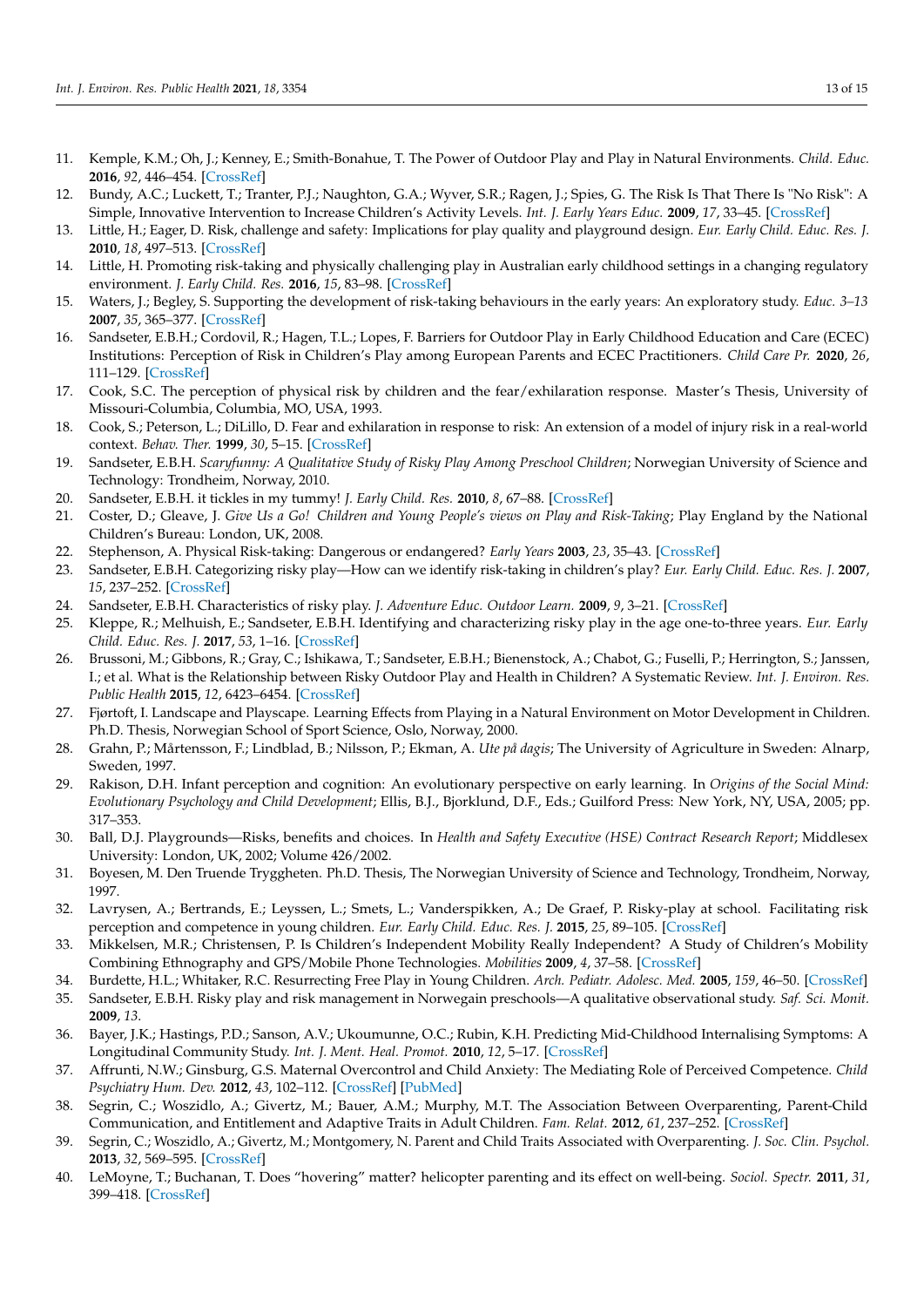- 41. Schiffrin, H.H.; Liss, M.; Miles-McLean, H.; Geary, K.A.; Erchull, M.J.; Tashner, T. Helping or Hovering? The Effects of Helicopter Parenting on College Students' Well-Being. *J. Child Fam. Stud.* **2014**, *23*, 548–557. [\[CrossRef\]](http://doi.org/10.1007/s10826-013-9716-3)
- <span id="page-13-0"></span>42. Perry, N.B.; Dollar, J.M.; Calkins, S.D.; Keane, S.P.; Shanahan, L. Childhood self-regulation as a mechanism through which early overcontrolling parenting is associated with adjustment in preadolescence. *Dev. Psychol.* **2018**, *54*, 1542–1554. [\[CrossRef\]](http://doi.org/10.1037/dev0000536)
- <span id="page-13-1"></span>43. Sando, O.J. The outdoor environment and children's health: A multilevel approach. *Int. J. Play.* **2019**, *8*, 39–52. [\[CrossRef\]](http://doi.org/10.1080/21594937.2019.1580336)
- 44. Storli, R.; Sandseter, E.B.H. Children's play, well-being and involvement: How children play indoors and outdoors in Norwegian early childhood education and care institutions. *Int. J. Play.* **2019**, *8*, 65–78. [\[CrossRef\]](http://doi.org/10.1080/21594937.2019.1580338)
- 45. Storli, S.; Sandseter, E.B.H.; Sando, O.J. Children's Involvement in Free Play and the Use of Play Materials in the Outdoor Early Childhood Education and Care Environment. *Child. Youth Environ.* **2020**, *30*, 66–82. [\[CrossRef\]](http://doi.org/10.7721/chilyoutenvi.30.1.0066)
- <span id="page-13-24"></span>46. Sando, O.J.; Sandseter, E.B.H. Affordances for physical activity and well-being in the ECEC outdoor environment. *J. Environ. Psychol.* **2020**, *69*, 101430. [\[CrossRef\]](http://doi.org/10.1016/j.jenvp.2020.101430)
- 47. Brussoni, M.; Ishikawa, T.; Brunelle, S.; Herrington, S. Landscapes for play: Effects of an intervention to promote nature-based risky play in early childhood centres. *J. Environ. Psychol.* **2017**, *54*, 139–150. [\[CrossRef\]](http://doi.org/10.1016/j.jenvp.2017.11.001)
- <span id="page-13-2"></span>48. Herrington, S.; Brussoni, M. Beyond Physical Activity: The Importance of Play and Nature-Based Play Spaces for Children's Health and Development. *Curr. Obes. Rep.* **2015**, *4*, 477–483. [\[CrossRef\]](http://doi.org/10.1007/s13679-015-0179-2) [\[PubMed\]](http://www.ncbi.nlm.nih.gov/pubmed/26399254)
- <span id="page-13-3"></span>49. Jansson, M. Children's perspectives on playground use as basis for children's participation in local play space management. *Local Environ.* **2015**, *20*, 165–179. [\[CrossRef\]](http://doi.org/10.1080/13549839.2013.857646)
- 50. Ward, K. What's in a dream? Natural elements, risk and loose parts in children's dream playspace drawings. *Australas. J. Early Child.* **2018**, *43*, 34–42. [\[CrossRef\]](http://doi.org/10.23965/AJEC.43.1.04)
- <span id="page-13-4"></span>51. Zamani, Z. 'The woods is a more free space for children to be creative; their imagination kind of sparks out there': Exploring young children's cognitive play opportunities in natural, manufactured and mixed outdoor preschool zones. *J. Adventure Educ. Outdoor Learn.* **2016**, *16*, 172–189. [\[CrossRef\]](http://doi.org/10.1080/14729679.2015.1122538)
- <span id="page-13-5"></span>52. Sporrel, K.; Caljouw, S.R.; Withagen, R. Children prefer a nonstandardized to a standardized jumping stone configuration: Playing time and judgments. *J. Environ. Psychol.* **2017**, *53*, 131–137. [\[CrossRef\]](http://doi.org/10.1016/j.jenvp.2017.07.006)
- <span id="page-13-6"></span>53. Sporrel, K.; Caljouw, S.R.; Withagen, R. Gap-crossing behavior in a standardized and a nonstandardized jumping stone configuration. *PLoS ONE* **2017**, *12*, e0176165. [\[CrossRef\]](http://doi.org/10.1371/journal.pone.0176165)
- <span id="page-13-7"></span>54. Sandseter, E.B.H.; Kleppe, R. Outdoor Risky Play. In *Encyclopedia on Early Childhood Development*; Tremblay, R.E., Boivin, M., Peters, R., Brussoni, M., Eds.; Available online: [http://www.child-encyclopedia.com/outdoor-play/according-experts/outdoor](http://www.child-encyclopedia.com/outdoor-play/according-experts/outdoor-risky-play)[risky-play](http://www.child-encyclopedia.com/outdoor-play/according-experts/outdoor-risky-play) (accessed on 18 March 2021).
- <span id="page-13-8"></span>55. Sandseter, E.B.H.; Little, H.; Ball, D.; Eager, D.; Brussoni, M.; Waller, T.; Ärlemalm-Hagsér, E.; Lee-Hammond, L.; Lekies, K.; Wyver, S. Risk and Safety in Outdoor Play. In *The SAGE Handbook of Outdoor Play and Learning*; SAGE Publications: London, UK, 2017; pp. 113–126.
- <span id="page-13-9"></span>56. Sandseter, E.B.H. Affordances for Risky Play in Preschool: The Importance of Features in the Play Environment. *J. Fam. Econ. Issues* **2009**, *36*, 439–446. [\[CrossRef\]](http://doi.org/10.1007/s10643-009-0307-2)
- <span id="page-13-10"></span>57. Kleppe, R. Affordances for 1- to 3-year-olds' risky play in Early Childhood Education and Care. *J. Early Child. Res.* **2018**, *16*, 258–275. [\[CrossRef\]](http://doi.org/10.1177/1476718X18762237)
- <span id="page-13-11"></span>58. La Paro, K.M.; Williamson, A.C.; Hatfield, B. Assessing Quality in Toddler Classrooms Using the CLASS-Toddler and the ITERS-R. *Early Educ. Dev.* **2014**, *25*, 875–893. [\[CrossRef\]](http://doi.org/10.1080/10409289.2014.883586)
- <span id="page-13-12"></span>59. Vermeer, H.J.; van Ijzendoorn, M.H.; Cárcamo, R.A.; Harrison, L.J. Quality of Child Care Using the Environment Rating Scales: A Meta-Analysis of International Studies. *Int. J. Early Child.* **2016**, *48*, 33–60. [\[CrossRef\]](http://doi.org/10.1007/s13158-015-0154-9)
- <span id="page-13-13"></span>60. Harms, T.; Clifford, R.M.; Cryer, D. *Infant/Toddler Environment Rating Scale—Revised (Spanish)*; American Psychological Association (APA): New York, NY, USA, 2013.
- <span id="page-13-14"></span>61. Obee, P.; Sandseter, E.B.H.; Harper, N.J. Children's use of environmental features affording risky play in early childhood education and care. *Early Child Dev. Care* **2020**, *10*, 1–19. [\[CrossRef\]](http://doi.org/10.1080/03004430.2020.1726904)
- <span id="page-13-15"></span>62. Schleicher, A. *Helping our Youngest to Learn and Grow: Policies for Early Learning*; OECD Publishing: Paris, Frence, 2019.
- <span id="page-13-16"></span>63. Fine, G.A.; Sandstrom, K.L. *Knowing Children: Participant Observation with Minors*; Sage: Beverly Hills, CA, USA, 1988; p. 85.
- <span id="page-13-17"></span>64. Greig, A.; Taylor, J.; Mackay, T. *Doing Research with Children*; SAGE Publications: SAGE Business Cases Originals: New York, NY, USA, 2007; Volume 2.
- <span id="page-13-18"></span>65. Zimmerman, P.H.; Bolhuis, J.E.; Willemsen, A.; Meyer, E.S.; Noldus, L.P.J.J. The Observer XT: A tool for the integration and synchronization of multimodal signals. *Behav. Res. Methods* **2009**, *41*, 731–735. [\[CrossRef\]](http://doi.org/10.3758/BRM.41.3.731)
- <span id="page-13-19"></span>66. Cosco, N.G.; Moore, R.C.; Islam, M.Z. Behavior Mapping. *Med. Sci. Sports Exerc.* **2010**, *42*, 513–519. [\[CrossRef\]](http://doi.org/10.1249/MSS.0b013e3181cea27a)
- <span id="page-13-23"></span>67. Dyment, J.; O'Connell, T.S. The impact of playground design on play choices and behaviors of pre-school children. *Child. Geogr.* **2013**, *11*, 263–280. [\[CrossRef\]](http://doi.org/10.1080/14733285.2013.812272)
- <span id="page-13-20"></span>68. Lerstrup, I.; Bosch, C.K.V.D. Affordances of outdoor settings for children in preschool: Revisiting heft's functional taxonomy. *Landsc. Res.* **2017**, *42*, 47–62. [\[CrossRef\]](http://doi.org/10.1080/01426397.2016.1252039)
- <span id="page-13-21"></span>69. Goldstein, H. Multilevel mixed linear model analysis using iterative generalized least squares. *Biometrika* **1986**, *73*, 43–56. [\[CrossRef\]](http://doi.org/10.1093/biomet/73.1.43)
- <span id="page-13-22"></span>70. Hox, J.J. *Multilevel Analysis: Techniques and Applications*, 2nd ed.; Routledge: New York, NY, USA, 2010.